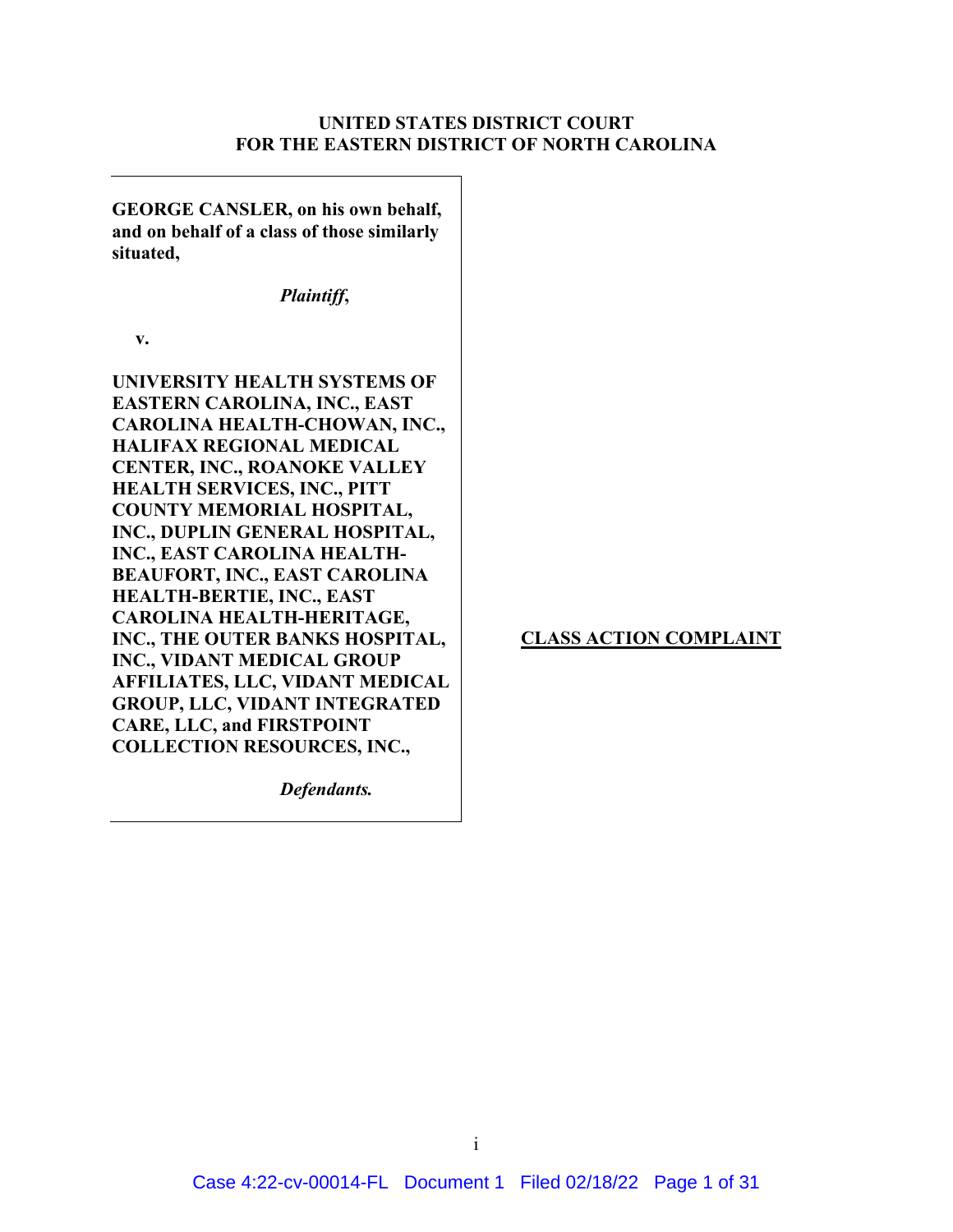# **TABLE OF CONTENTS**

| A. How Prices of Medical Services Are Set for Patients with Commercial Insurance 6             |
|------------------------------------------------------------------------------------------------|
| B. Background on Vidant, its Unreasonable Prices, and its Refusal to Disclose Prices 9         |
| Background on Defendants' Unlawful Means of Attempting to Collect Debts.  12<br>$\mathbf{C}$ . |
| D. Facts Regarding Plaintiff and his Experience with Defendants' Unlawful Conduct.  13         |
|                                                                                                |
| Mr. Cansler receives bills with unreasonable prices to which he did not assent 15<br>F.        |
|                                                                                                |
|                                                                                                |
|                                                                                                |
|                                                                                                |
|                                                                                                |
|                                                                                                |
|                                                                                                |
|                                                                                                |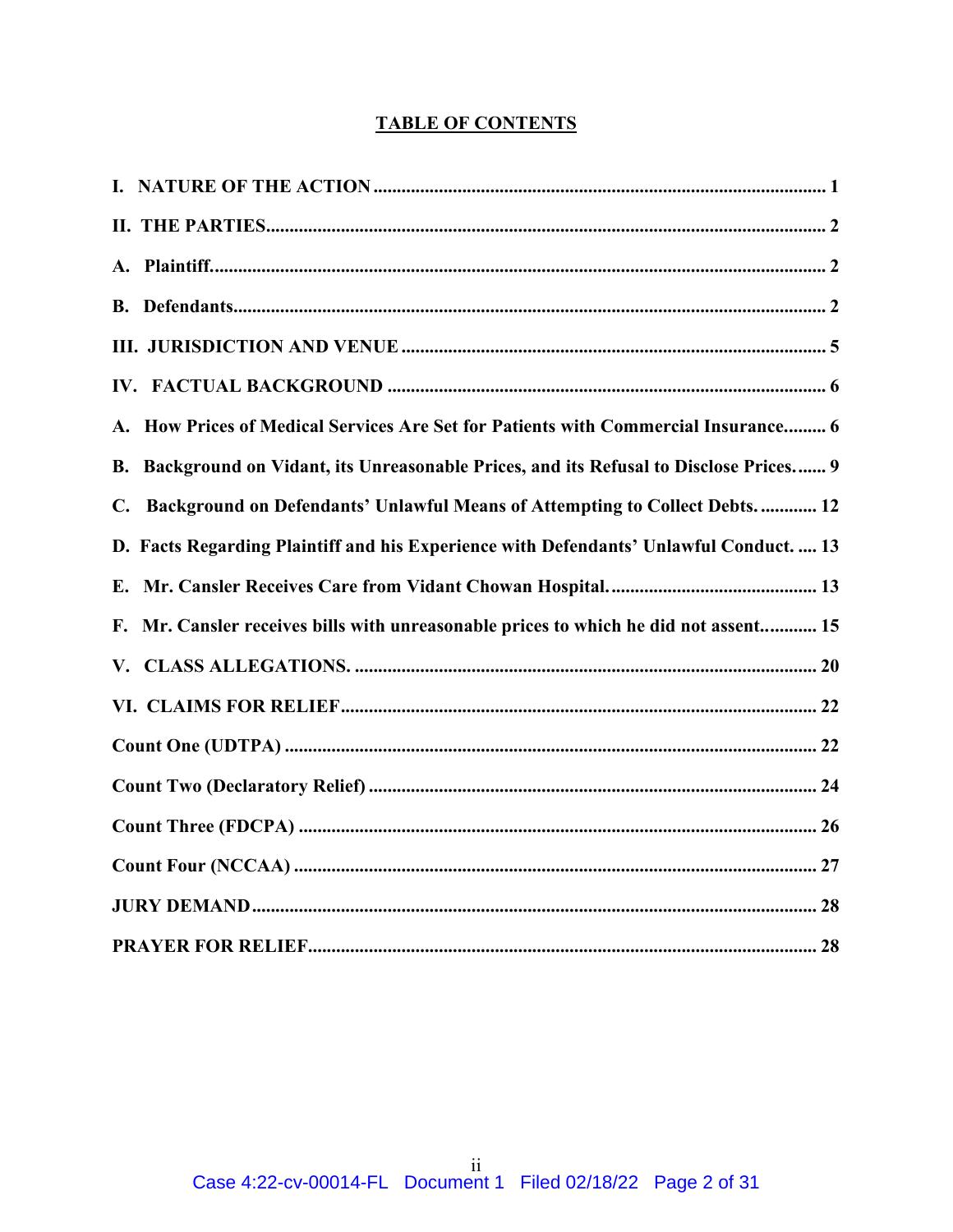Plaintiff, George Cansler, through counsel, acting on his own behalf and on behalf of a putative class of those similarly situated, brings this action for violations of the North Carolina Unfair and Deceptive Trade Practices Act ("UDTPA"), N.C.G.S. § 75-1 *et seq*., the Declaratory Judgment Act, 28 U.S.C. § 2201(a) *et seq.*, the Fair Debt Collection Practices Act ("FDCPA"), 15 U.S.C. § 1692 *et seq*., and the North Carolina Collection Agency Act ("NCCAA"), N.C.G.S. § 58- 70 *et seq*., against Defendants University Health Systems of Eastern Carolina, Inc., East Carolina Health-Chowan, Inc., Halifax Regional Medical Center, Inc., Roanoke Valley Health Services, Inc., Pitt County Memorial Hospital, Inc. Duplin General Hospital, Inc., East Carolina Health-Beaufort, Inc., East Carolina Health-Bertie, Inc., East Carolina Health-Heritage, Inc., The Outer Banks Hospital, Inc., Vidant Medical Group Affiliates, LLC, Vidant Medical Group, LLC, Vidant Integrated Care, LLC (collectively, "Vidant"), and FirstPoint Collection Resources, Inc. ("FirstPoint"), and states as follows based on personal knowledge, investigation of counsel, and information and belief:

### **I. NATURE OF THE ACTION**

1. This action concerns unfair and deceptive billing and collection practices engaged in by Vidant and FirstPoint. Defendants grossly overcharged Mr. Cansler without having any enforceable agreement with him to pay Vidant's inflated prices. Defendants then utilized aggressive, manipulative, and illegal collection practices in an attempt to coerce him to pay an unreasonable amount to which he had never agreed. Indeed, Vidant had a policy of not disclosing to patients like Mr. Cansler the prices of Vidant's services. This was despite the fact that Vidant was aware that many patients, like Mr. Cansler, would have to bear the vast majority of that expense after the services were provided. Mr. Cansler's experience is typical of insured patients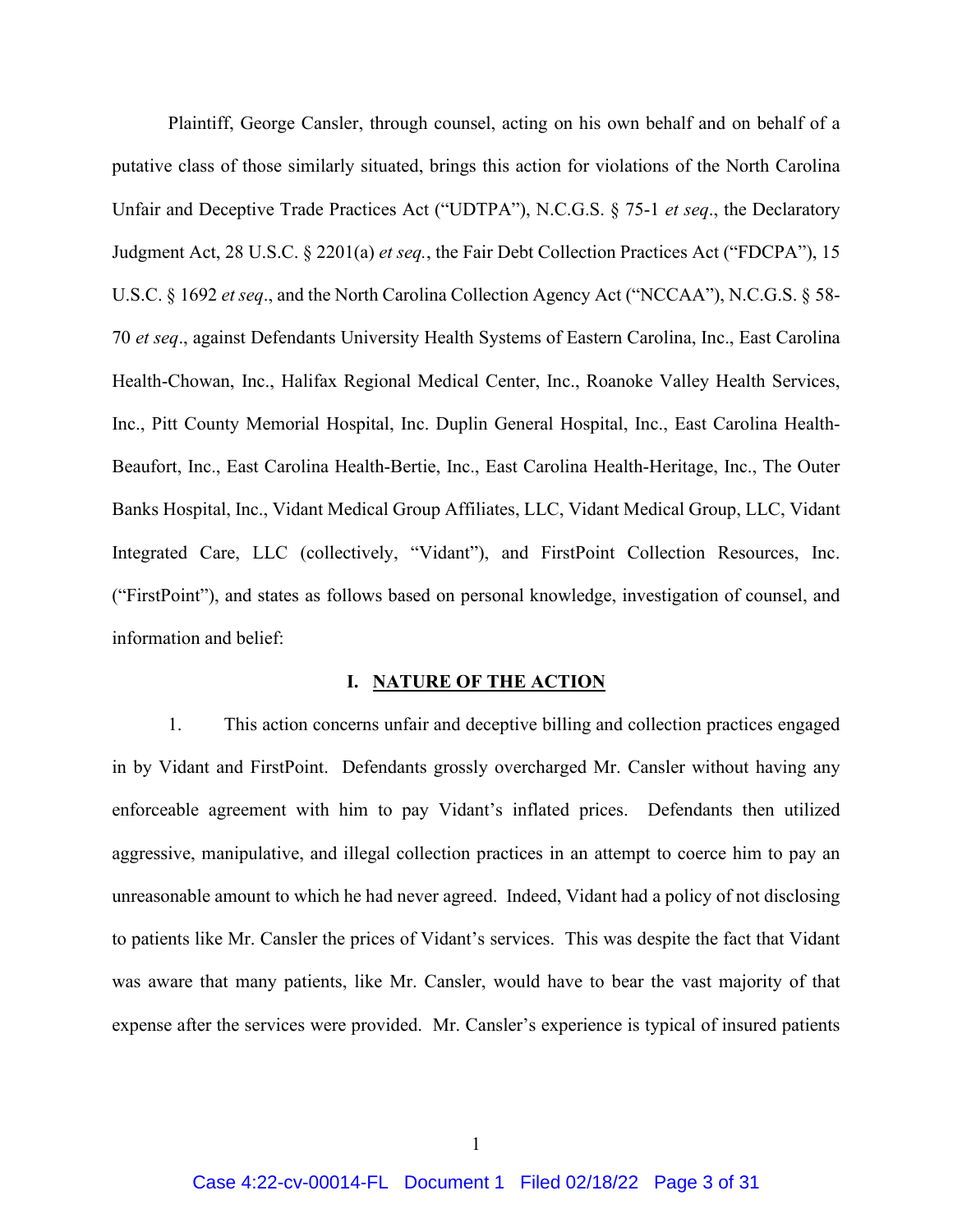who receive care at Vidant facilities. He therefore sues for damages and declaratory relief both for himself and a class of those similarly situated.

## **II. THE PARTIES**

## **A. Plaintiff.**

2. Plaintiff George Cansler is a resident of Edenton, North Carolina, Chowan County.

# **B. Defendants.**

3. Defendant University Health Systems of Eastern Carolina, Inc. d/b/a Vidant Health, is a North Carolina nonprofit corporation. Its principal place of business is located at 800 W.H. Smith Boulevard, Greenville, NC 27834, Pitt County. It may be served with process through its registered agent at P.O. Box 6028, Greenville, NC 27835.

4. Vidant Health is a not-for-profit, 1,447-bed hospital system that serves more than 1.4 million people in 29 counties in Eastern North Carolina. The system is made up of nine hospitals and more than 12,000 employees. Its estimated revenue for the year 2017 was \$1,693,152,000. It is one of the largest health systems in the State. It is sophisticated as an organization and has far greater resources than an individual consumer. "Vidant Health" appears on the bills Mr. Cansler received. On information and belief, in the past Vidant Health has made collection claims in consumer bankruptcies regarding medical bills. On information and belief, Vidant Health primarily controlled and directed the billing practices alleged herein.

5. Defendant East Carolina Health-Chowan, Inc., d/b/a Vidant Chowan Hospital, is a North Carolina nonprofit corporation. Its principal place of business is located at 800 W.H. Smith Boulevard, Greenville, NC 27834. It may be served with process through its registered agent Michael Waldrum at P.O. Box 6028, Greenville, NC 27835. As described below, the Plaintiff's relevant service occurred at Vidant Chowan Hospital.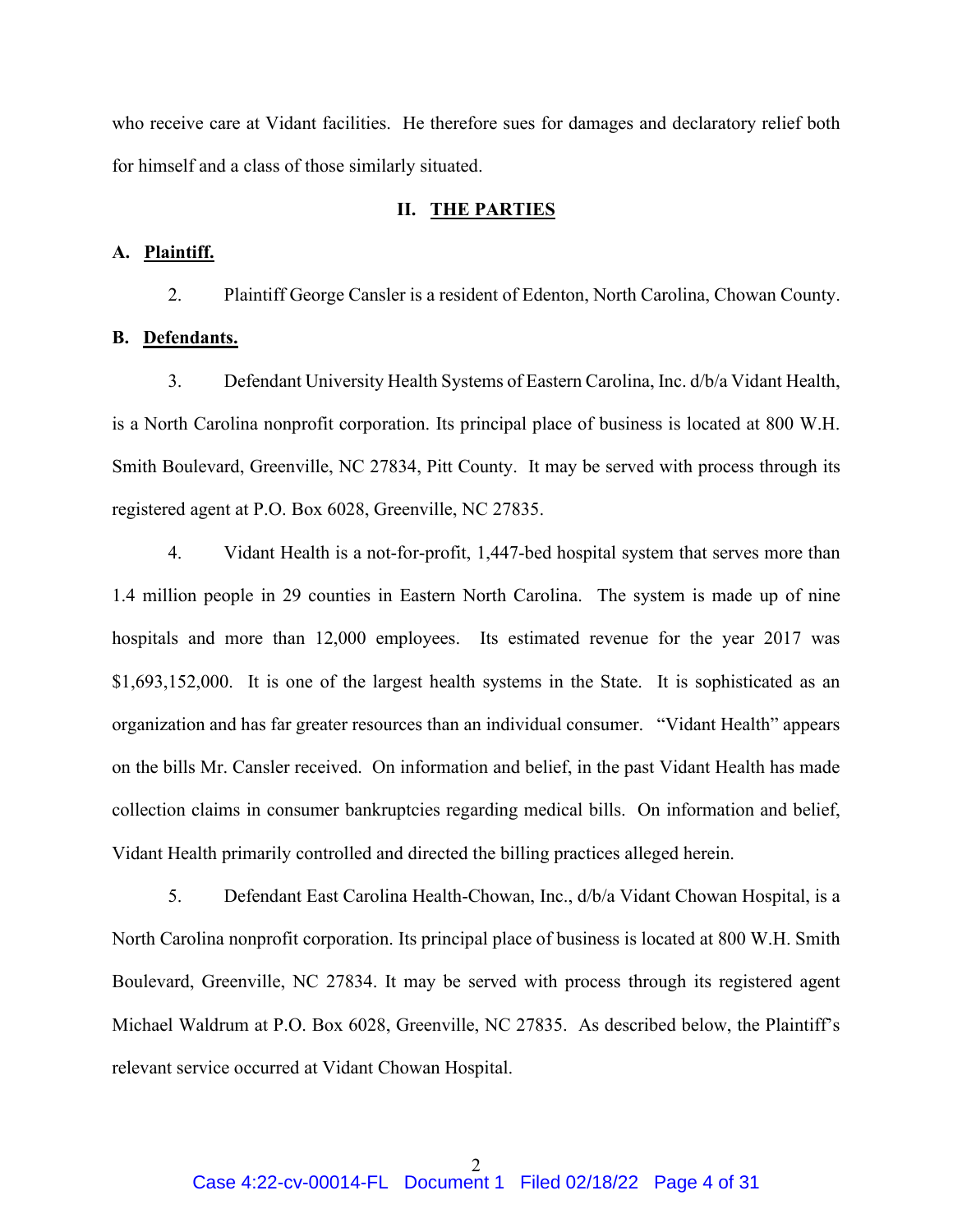6. Defendant Halifax Regional Medical Center, Inc., operating under the name Vidant North Hospital, is a North Carolina nonprofit corporation. Its principal place of business is located at 800 W.H. Smith Boulevard, Greenville, NC 27834. It may be served with process through its registered agent Michael Waldrum at P.O. Box 6028, Greenville, NC 27835.

7. Defendant Roanoke Valley Health Services, Inc., operating under the name Vidant North Hospital, is a North Carolina nonprofit corporation. Its principal place of business is located at 2100 Stantonsburg Road, Greenville, NC 27834. It may be served with process through its registered agent Michael Waldrum at 800 W.H. Smith Boulevard, Greenville, NC 27834.

8. Defendant Pitt County Memorial Hospital, Inc., operating under the name Vidant Medical Center, is a North Carolina nonprofit corporation. Its principal place of business is located at 800 W.H. Smith Boulevard, Greenville, NC 27834. It may be served with process through its registered agent Michael Waldrum at P.O. Box 6028, Greenville, NC 27835.

9. Defendant Duplin General Hospital, Inc., operating under the name Vidant Duplin Hospital, is a North Carolina nonprofit corporation. Its principal place of business is located at 800 W.H. Smith Boulevard, Greenville, NC 27834. It may be served with process through its registered agent Michael Waldrum at P.O. Box 6028, Greenville, NC 27835.

10. Defendant East Carolina Health-Beaufort, Inc., operating under the name Vidant Beaufort Hospital, is a North Carolina nonprofit corporation. Its principal place of business is located at 800 W.H. Smith Boulevard, Greenville, NC 27834. It may be served with process through its registered agent Michael Waldrum at P.O. Box 6028, Greenville, NC 27835.

11. Defendant East Carolina Health-Bertie, Inc., operating under the name Vidant Bertie Hospital, is a North Carolina nonprofit corporation. Its principal place of business is located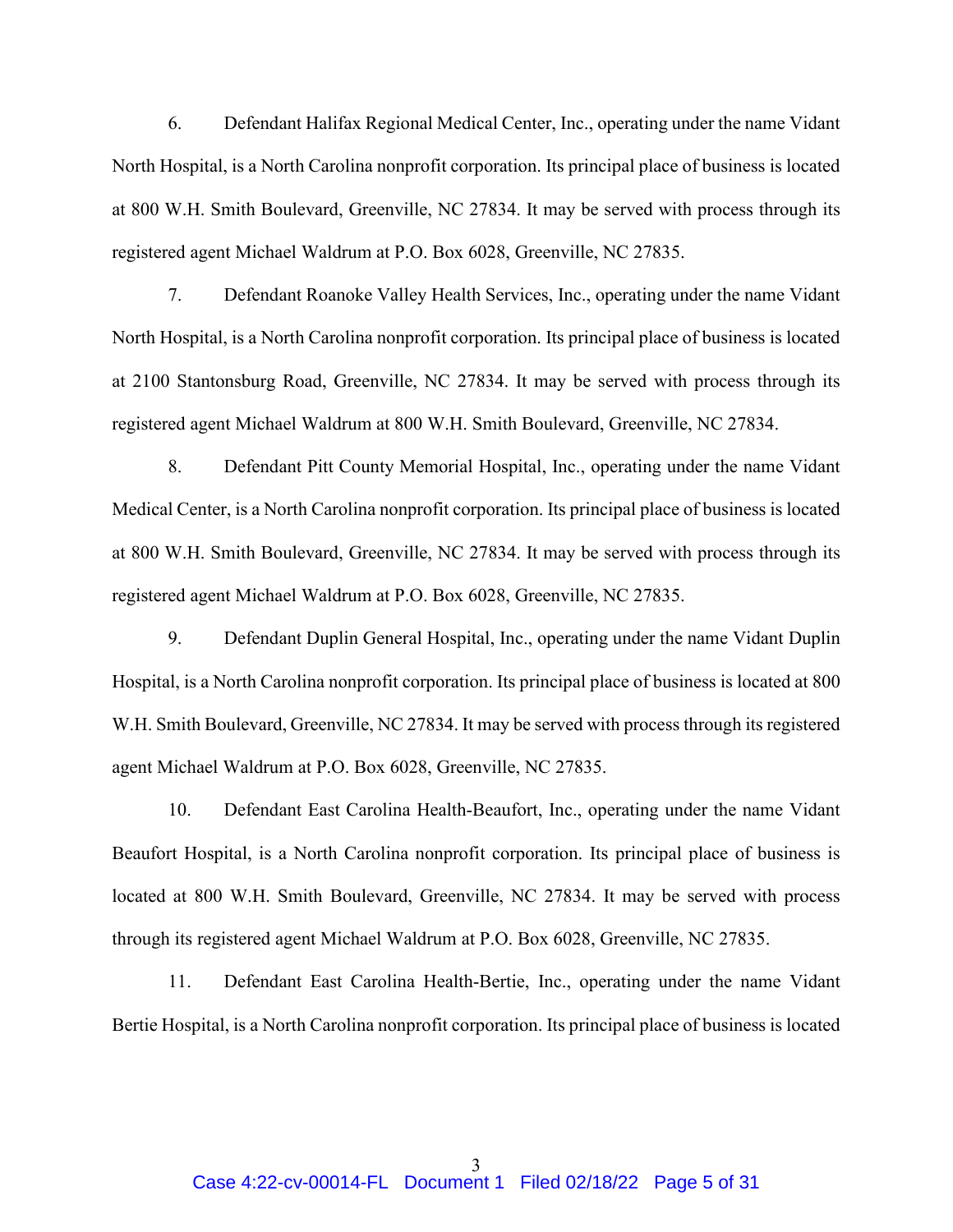at 800 W.H. Smith Boulevard, Greenville, NC 27834. It may be served with process through its registered agent Michael Waldrum at P.O. Box 6028, Greenville, NC 27835.

12. Defendant East Carolina Health-Heritage, Inc., operating under the name Vidant Edgecombe Hospital, is a North Carolina nonprofit corporation. Its principal place of business is located at 800 W.H. Smith Boulevard, Greenville, NC 27834. It may be served with process through its registered agent Michael Waldrum at P.O. Box 6028, Greenville, NC 27835.

13. Defendant The Outer Banks Hospital, Inc., is a North Carolina nonprofit corporation. Its principal place of business is located at 4800 South Croatan Highway, Nags Head, NC 27959. It may be served with process through its registered agent Michael Waldrum at P.O. Box 6028, Greenville, NC 27835.

14. Defendant Vidant Medical Group Affiliates, LLC, is a North Carolina limited liability company. Its sole member is Vidant Medical Group, LLC, a North Carolina limited liability company. Vidant Medical Group Affiliates, LLC's principal office is located at 800 W.H. Smith Boulevard, Greenville, NC 27834. It may be served with process through its registered agent, Michael R. Waldrum, at P.O. Box 6028, Greenville, NC 27835.

15. Defendant Vidant Medical Group, LLC, is a North Carolina limited liability company. Its sole member is Defendant University Health Systems of Eastern Carolina, Inc. Its principal office is located at 2100 Stantonsburg Road, Greenville, NC 27834. It may be served with process through its registered agent, Michael R. Waldrum, at P.O. Box 6028, Greenville, NC 27835. On information and belief, in the past Vidant Medical Group, LLC has made collection claims in consumer bankruptcies regarding medical bills.

16. Defendant Vidant Integrated Care, LLC, is a North Carolina limited liability company. Its sole member is Defendant University Health Systems of Eastern Carolina, Inc. Its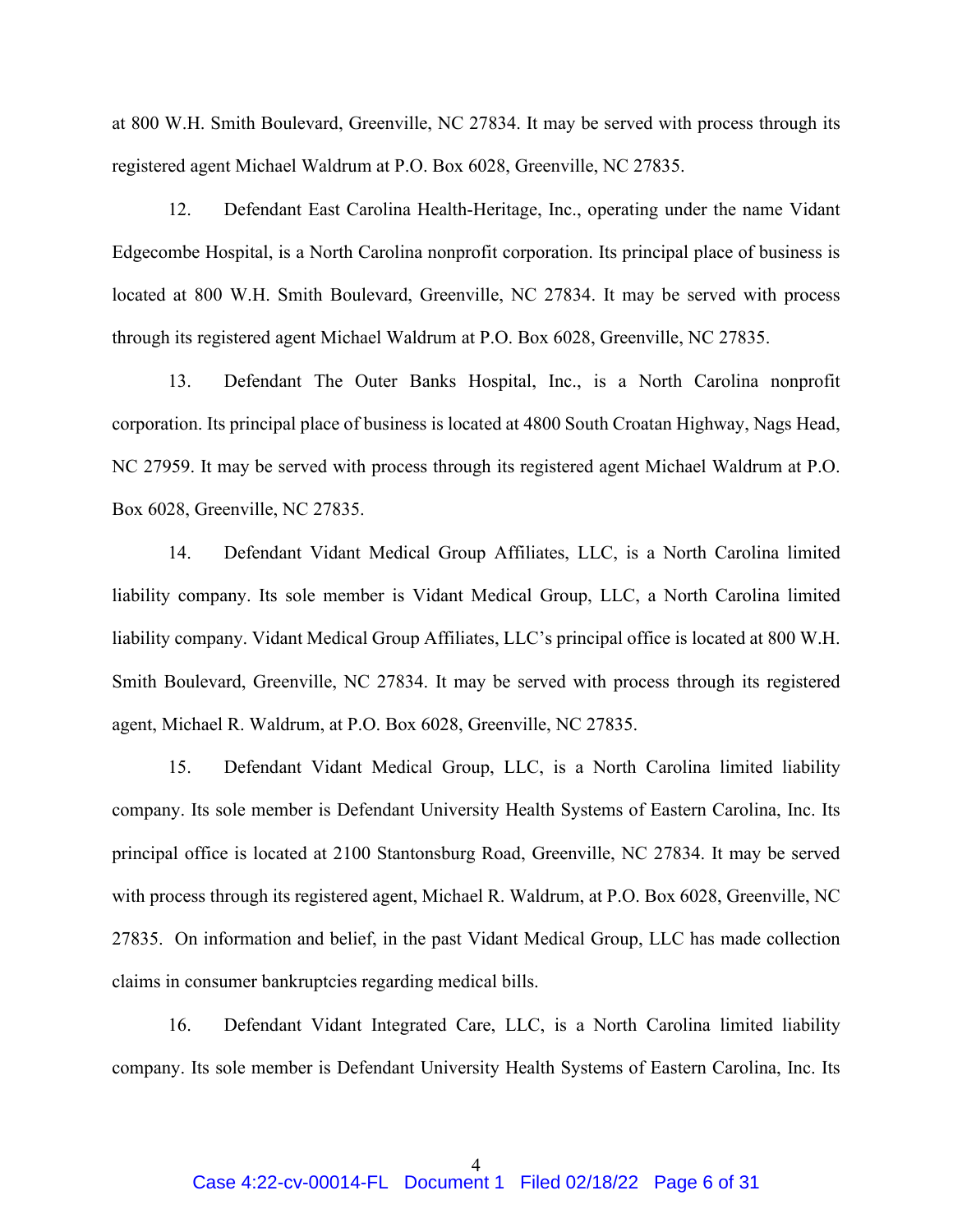principal office is located at 800 W.H. Smith Boulevard, Greenville, NC 27834. It may be served with process through its registered agent, Michael R. Waldrum, at P.O. Box 6028, Greenville, NC 27835.

17. On information and belief, during the pertinent times, Vidant Medical Group Affiliates, LLC, Vidant Medical Group, LLC and Vidant Integrated Care, LLC participated with Vidant Health and the Vidant hospitals in effectuating the billing practices alleged herein and are each jointly and severally liable due to their direct active involvement in the subject practices.

18. Defendant FirstPoint is a North Carolina corporation. Its principal place of business is located at 225 Commerce Pl., Greensboro, NC 27401. It may be served with process through its registered agent Anthony Robertson at 225 Commerce Pl., Greensboro, NC 27401. It holds a collection agency license under N.C.G.S. § 58-70-1 and is a "debt collector" under the FDCPA, 15 U.S.C. §1692a(6) and a "collection agency" under N.C.G.S. §§ 58-70-15 and 58-70-90(1).

#### **III**. **JURISDICTION AND VENUE**

19. This Court has subject matter jurisdiction over Plaintiff's federal claim under the FDCPA pursuant to 28 U.S.C. § 1331, because the claim arises under federal law. The Court has supplemental jurisdiction over any state law claims pursuant to 28 U.S.C. § 1367, because they arise out of the same transactions or occurrences.

20. In addition, the Class Action Fairness Act, or CAFA, 28 U.S.C. § 1332(d), establishes subject matter jurisdiction, in that the putative class meets CAFA jurisdictional requirements of minimal diversity, because some class members live in Virginia; there are 100 or more putative class members, and more than \$5 million in controversy.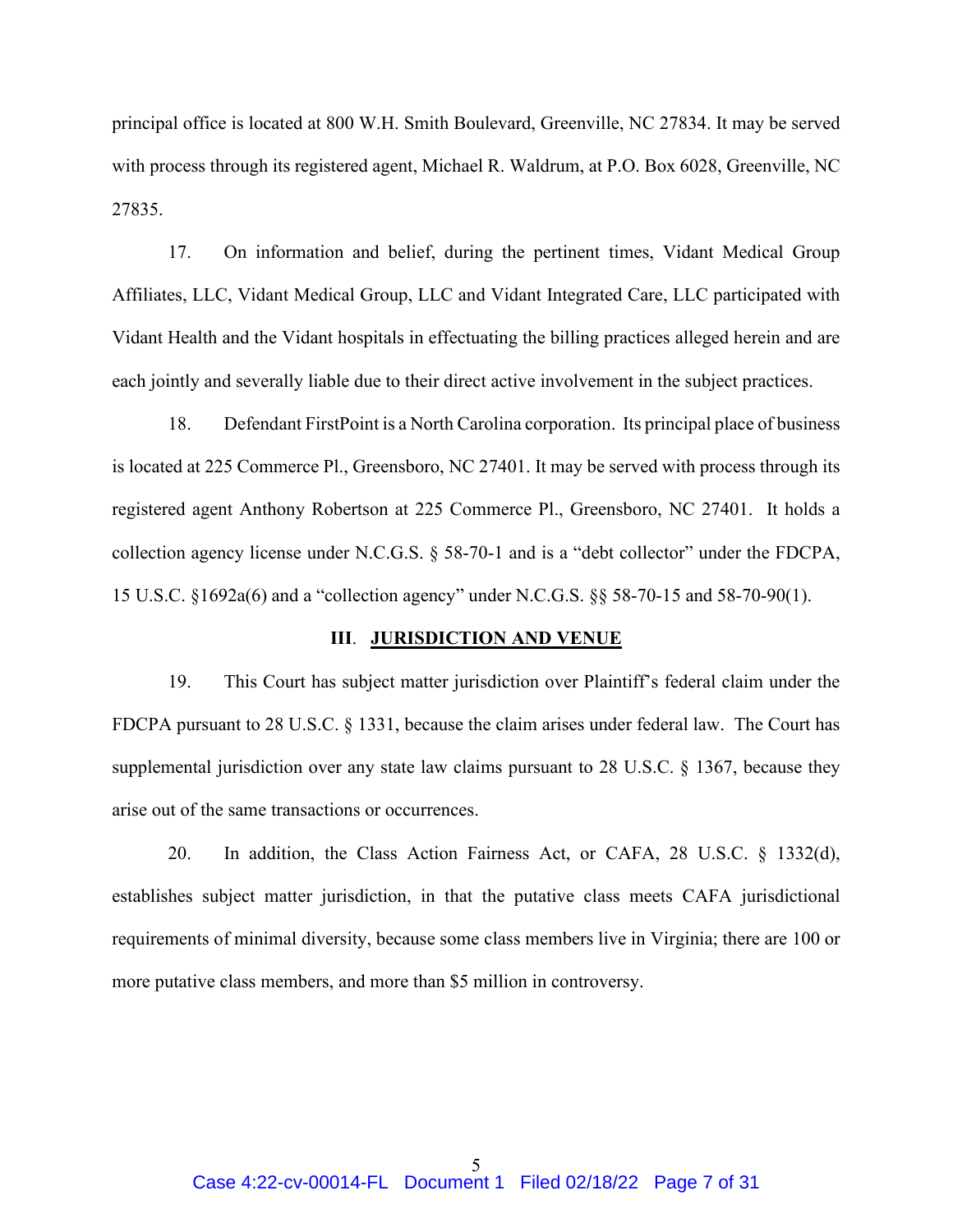21. Venue is proper in this district pursuant to 28 U.S.C. § 1391(b) and (c) and 18 U.S.C. § 1965, because Vidant transacts business in, is found in, or has agents in this judicial district, and because some of the actions giving rise to this complaint took place within this district.

22. The Court has personal jurisdiction over the Defendants.

# **IV. FACTUAL BACKGROUND**

23. Vidant and FirstPoint have operated a system that saddles patients with astonishingly high medical bills. Vidant knows that the prices it charges patients for medical services are unreasonably high. Indeed, when patients ask Vidant representatives about the cost of care before they receive a service, Vidant has had a policy of refusing to tell patients the price it plans to charge. Thus, Vidant made it impossible for patients to make an informed financial decision about their care, and patients could not—and did not—willingly consent to pay Vidant's unreasonable, undisclosed prices.

24. After patients received care, Vidant compounded the financial harm patients suffered by harassing them to pay these excessive fees, including by sending their bills to FirstPoint and implicitly threatening their credit score.

25. In this way, and as described more fully below, Defendants have used and continue to use an unfair, deceptive scheme designed to extract undisclosed and unreasonably high prices from patients.

## **A. How Prices of Medical Services Are Set for Patients with Commercial Insurance.**

26. With respect to patients with commercial insurance (as opposed to government insurance such as Medicare or Medicaid), the market for hospital services is different to other markets because the person consuming the hospital services, the patient, does not negotiate—and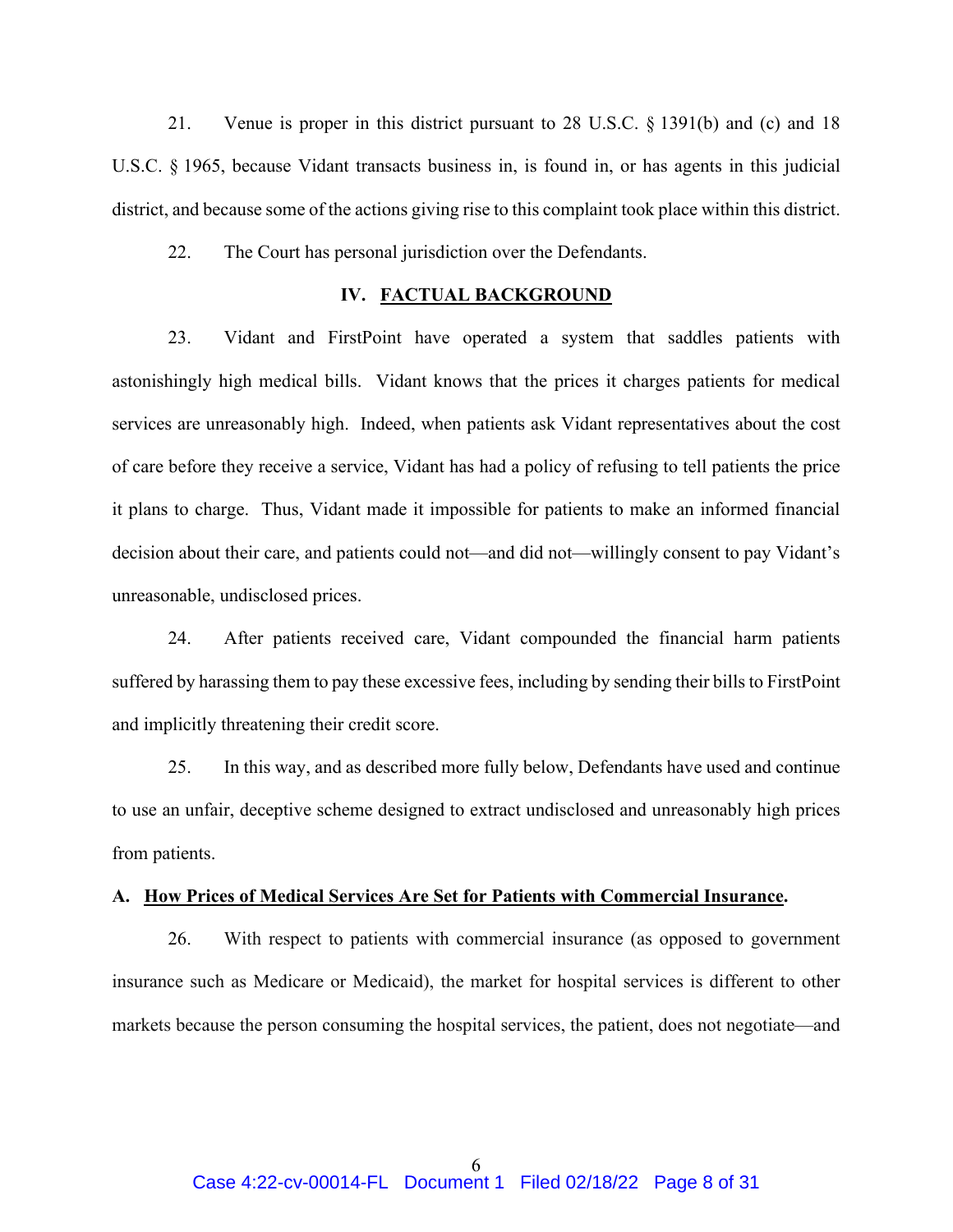in many cases, such as here, cannot even know beforehand—the costs of the medical services they are consuming.

27. Instead, commercial health plans, such as Blue Cross Blue Shield of North Carolina ("Blue Cross"), purchase medical services for the benefit of their insured members, the consumers. Commercial health plans negotiate with hospitals for the price the plans will pay for medical services, known as the "allowed amount," before services are consumed by members.

28. Commercial health plans do not negotiate with hospitals on a service-by-service basis; rather, they negotiate with hospitals for bundles of services that the health plan will offer to members as "in-network" benefits. If the health plan and hospital reach a deal for a bundle of services (for instance, all acute inpatient hospital services), the hospital will be considered innetwork for every service in that bundle. This means that for any service in that bundle, if a commercial health plan's member receives that service from the hospital, the health plan will pay the hospital some share of the allowed amount those two parties negotiated for that service.

29. Under most commercial health plans, the patient will then be responsible for paying the share of the allowed amount that the insurance company did not pay. For insured patients with so-called "high deductible" plans, such as Mr. Cansler, the patient bears responsibility for paying the vast majority of the allowed amount for a particular procedure (*e.g.*, 80%), until the deductible is met. Thus, for the first several thousand dollars of medical treatment a patient receives each year, the patient pays a significant majority of that cost.

30. Because of the ever-rising costs of health care, many group and individual private insurance plans have high deductibles or other mechanisms that place a significant payment obligation on the consumer.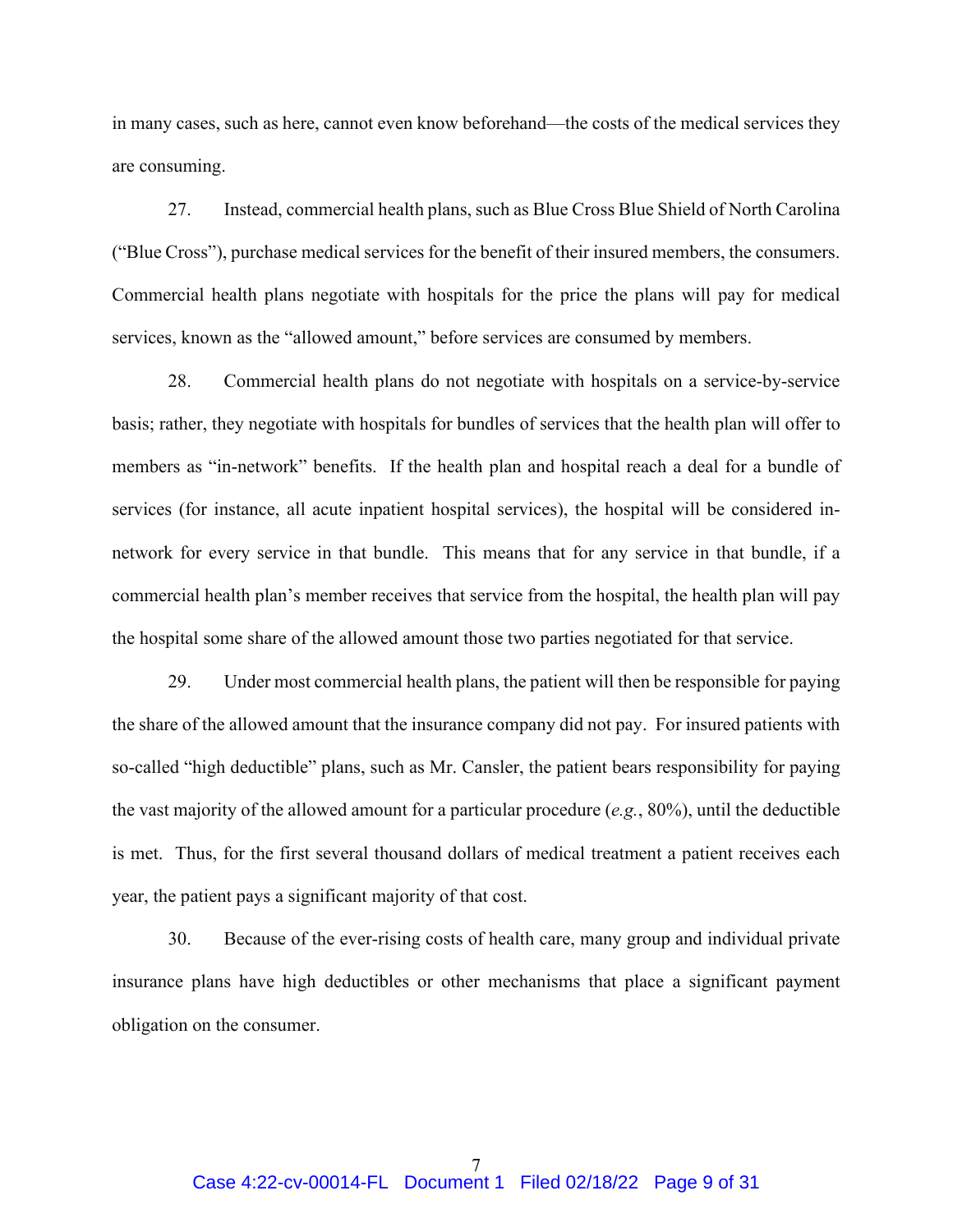31. Healthcare consumers are in a unique posture to be exploited by a revenue-minded hospital system because they generally do not know nor consent to the costs prior to the service. Rather, they reasonably assume that the hospital system will have the integrity to use reasonable prices.

32. Consumers are unaware that their treating doctors, as well, generally have no knowledge of the prices being charged by the hospitals for their services nor do they have any control over what those prices should be. Rather, such functions are carried out by an entirely separate billing and administrative component of the system.

33. Each hospital keeps its own "chargemaster," a list of all of the hospital's billable items and the corresponding charges. These charges are set by the hospital and are not the reasonable amounts consumers would expect to be charged.

34. Patients are in general not privy to the allowed amounts their insurer has negotiated with hospitals for various services. These bundled prices are a function of the artificial chargemaster prices and are not disclosed to patients. At no point do patients agree to specific prices for specific procedures. Thus, despite the fact that the patient is the one consuming the services and will often bear a significant amount of the financial responsibility for the services they consume, a patient like Mr. Cansler does not know before they consume a service how much it will cost them. Compounding matters, at all times relevant to this litigation, Vidant followed a corporate a policy of not disclosing the allowed amount of its services to patients even if they asked.

35. In the absence of an agreement between the patient and the hospital as to a particular service's price, the hospital is not entitled to the full chargemaster for that service, because the chargemaster is much higher than the reasonable cost of the service.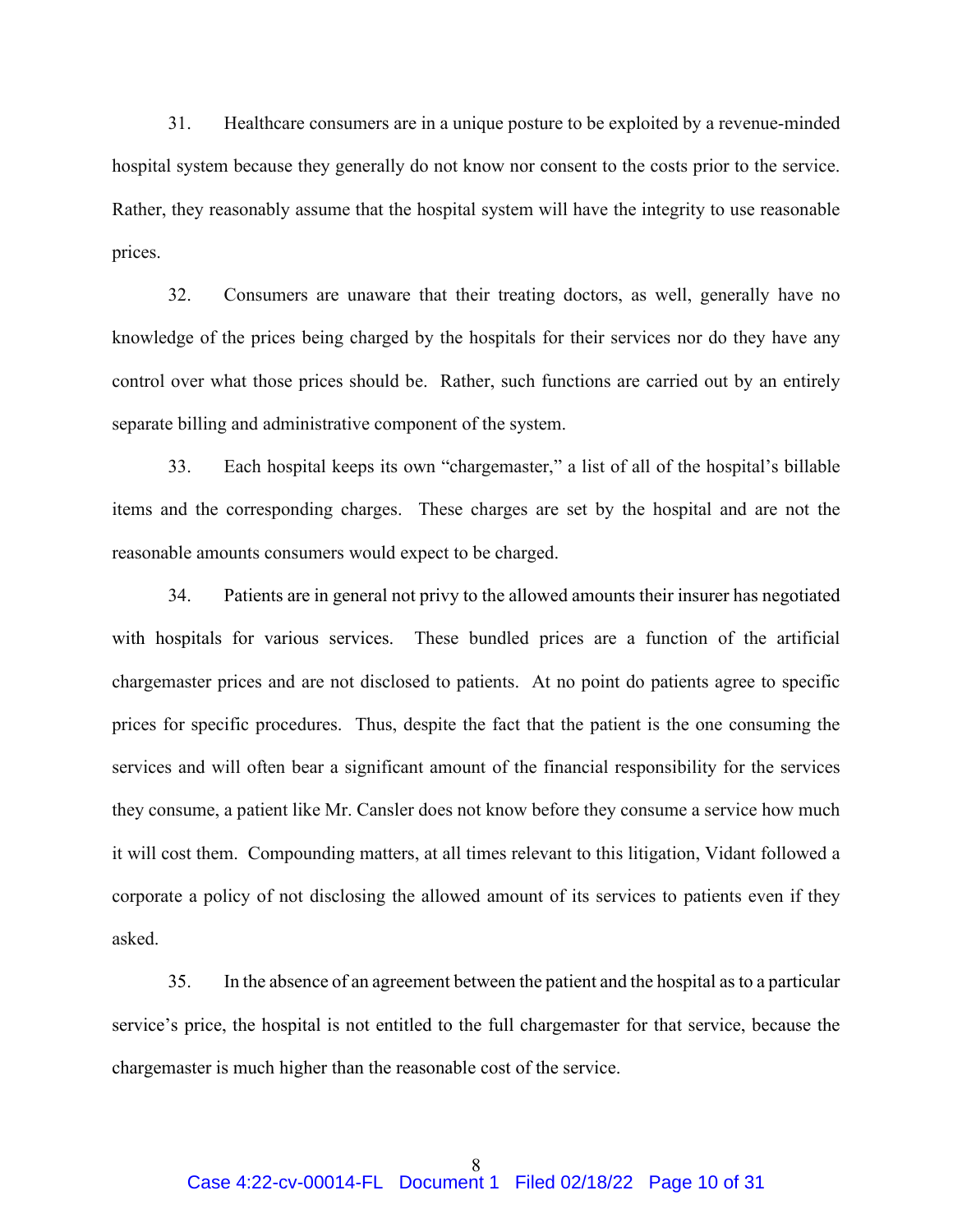36. One measure of the reasonable price for a service is the rate that Medicare pays, because Medicare ties the prices it pays for a given service to the cost of providing that service plus a small profit margin. For most services, the chargemaster price for a service is many times higher than what a hospital would receive for that service from Medicare.

37. For example, the 2018 Medicare rate for the CT scan that Mr. Cansler received (discussed in more detail below) was \$302.60. However, Vidant's chargemaster for that same service was \$4,000, more than 13 times higher. And the allowed amount for that CT scan under Mr. Cansler's plan was \$3,576, more than 11 times the Medicare rate.

38. This huge disparity between the Medicare rate and the price Vidant charges individuals like Mr. Cansler is not limited to CT scans. For many other common procedures, Vidant charges patients more than 10 times the rate that Medicare would pay for that identical service.

39. Vidant patients never assent to health care providers' chargemasters, nor would they if they had a meaningful choice.

40. Neither Vidant's chargemasters nor the allowed amounts they negotiate with commercial health plans are reasonable rates for the relevant services.

41. Under North Carolina law, where there is no contract specifying the rate to be charged for treatment, a hospital is entitled only to the reasonable value of the service it provides.

## **B. Background on Vidant, its Unreasonable Prices, and its Refusal to Disclose Prices.**

42. University Health Systems of Eastern Carolina, Inc. was created in 1997. In 2011, it changed its "doing business as" name to Vidant Health.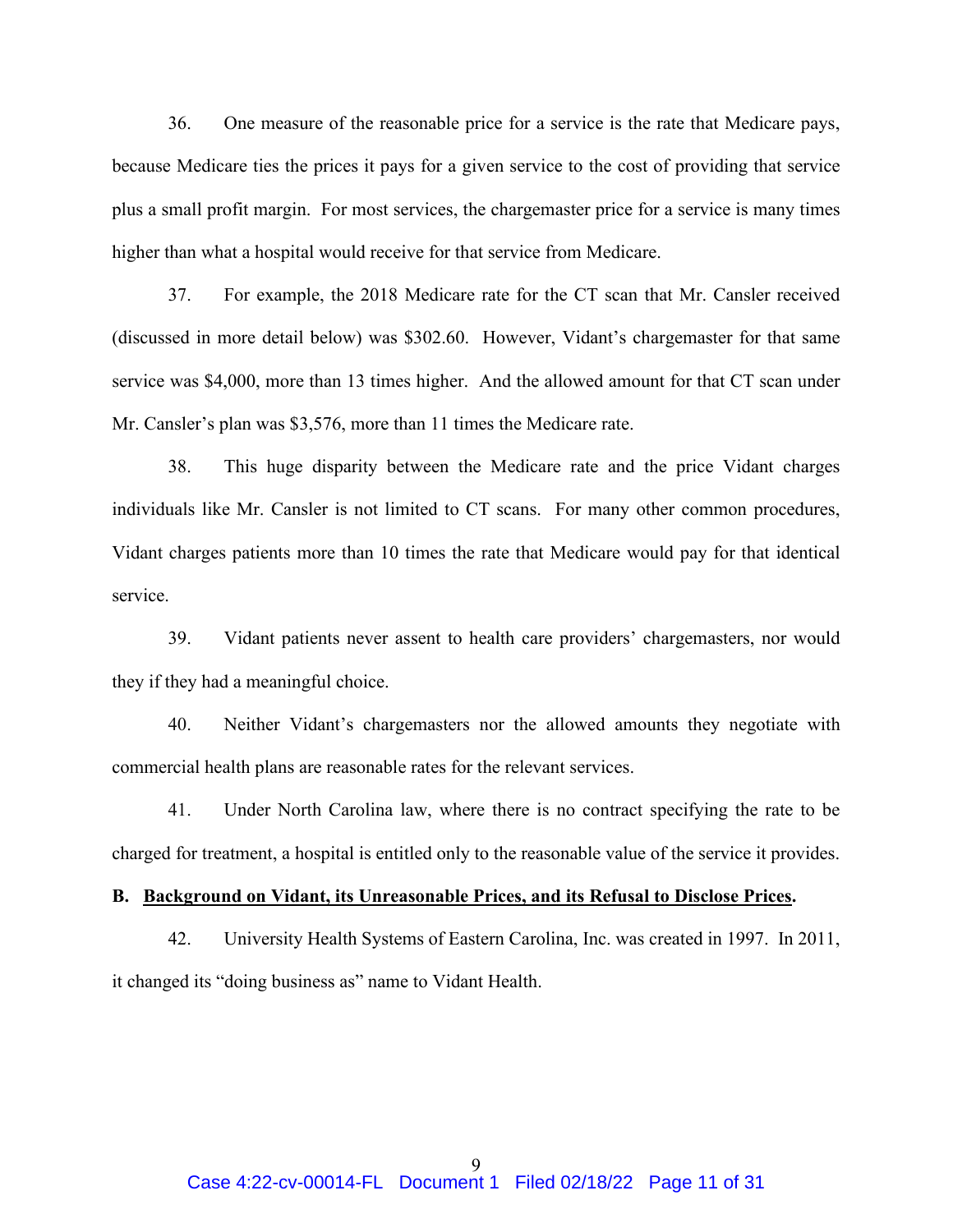43. Vidant Health controls and operates nine hospitals in Eastern North Carolina. Each hospital is its own corporation, with Vidant Health's CEO, Waldrum, acting as the registered agent for all of them.

44. The Vidant system is centrally controlled and Vidant Health issues corporate policies addressing financial management that each of the hospital corporations is expected to follow.

45. Each of the Vidant hospitals keeps its own chargemaster. Each of the Vidant hospitals' chargemaster and allowed amount rates for CT scans grossly exceed any reasonable value of the service. Vidant hospitals charge similarly inflated chargemasters and allowed amounts for many other common procedures and services.

46. Medicare reimbursement prices are often used as benchmarks, representing a fair amount for the procedure.

47. The Medicare reimbursement price for a CT scan, abdominal and pelvis, CPT code 74176, in North Carolina in 2018 was \$302.60 and in 2021 was \$315.

48. During the pertinent times, Vidant hospitals charged patients well in excess of that price for the same CT scan procedure. The 2021 chargemaster prices were:

- Vidant Chowan Hospital: \$4,000,
- Vidant Medical Center: \$4,996,
- Vidant Edgecombe Hospital: \$4,720,
- The Outer Banks Hospital: \$4,200,
- Vidant Duplin Hospital: \$3,785,
- Vidant North Hospital: \$2,713.20,
- Vidant Beaufort Hospital: \$2,533,
- Vidant Bertie Hospital: \$1,785, and
- Vidant Roanoke Hospital: \$1,727.

49. Vidant's business practices have sought to harass patients into paying their excessive prices. During the pertinent times, Vidant set unreasonable prices, deliberately did not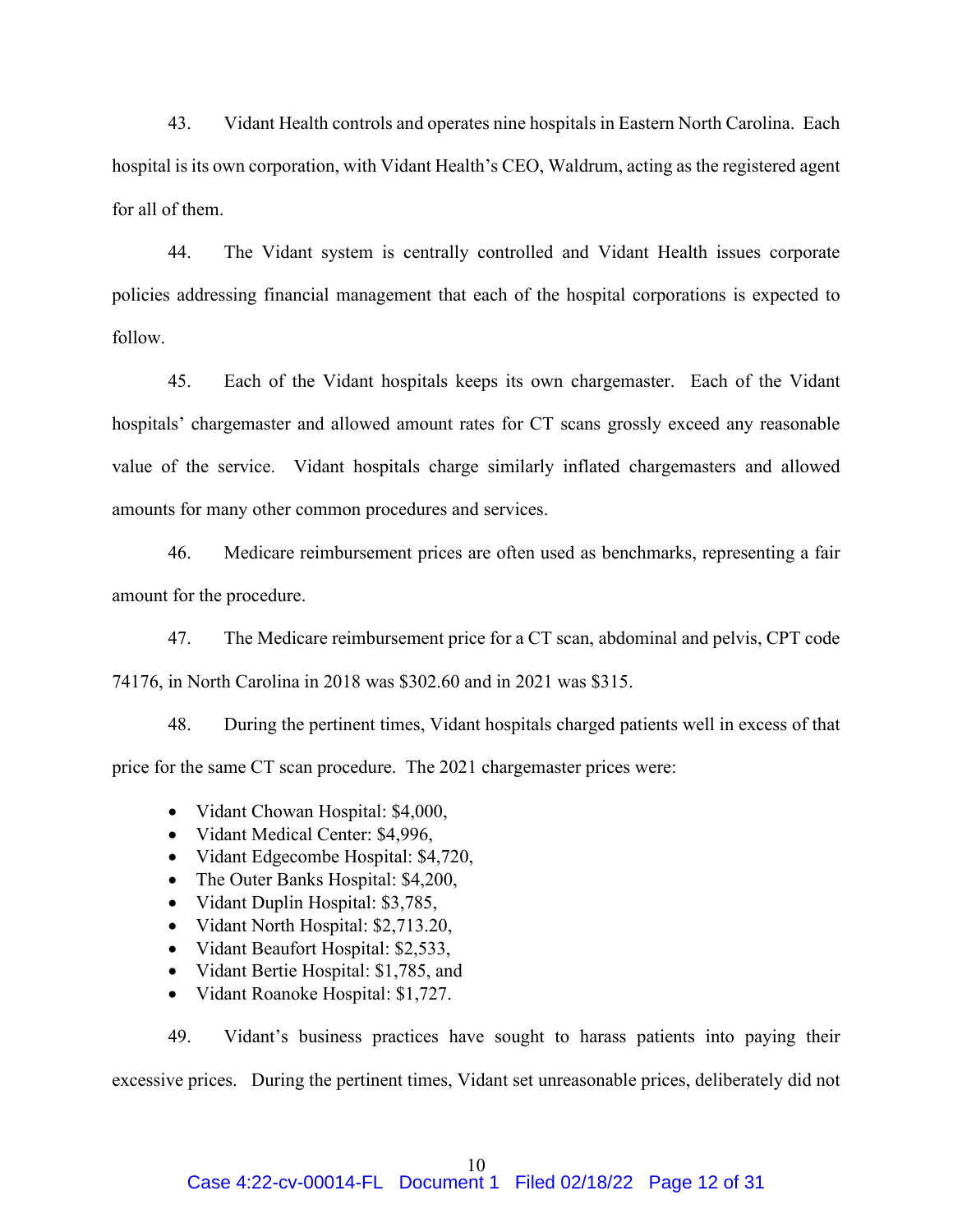disclose its prices to patients like Mr. Cansler prior to treatment, sought to bill the patients for the excessive prices after the fact and, when patients were unable or unwilling to pay the inflated prices, sought to coerce them into payment by threatening their credit score and engaging in collection efforts.

50. As of 2018, Vidant refused to disclose its costs to patients prior to treatment, even if they asked. Vidant claimed that the Emergency Medical Treatment and Labor Act ("EMTALA"), 42 U.S.C. § 1395dd, prohibited it from informing patients of the costs of care, and, while knowing that patients would not be disclosed the costs until after the care, set egregiously high costs for the care.

51. EMTALA has never prohibited hospitals from disclosing chargemasters or allowed amounts to patients. EMTALA requires that hospital emergency departments provide a medical screening examination to any person who comes to the emergency department and requests an examination. EMTALA prevents the hospital from refusing to examine or treat a patient based on their insurance status, ability to pay, national origin, race, creed, or color.

52. Vidant now provides a cost estimator on its website, which demonstrates that Vidant does not believe cost disclosure prior to treatment is a violation of EMTALA. On information and belief, the cost estimator was not available prior to 2021.

53. On information and belief, Vidant created the cost estimator to comply with 45 C.F.R. § 180.40, which required hospitals to disclose such prices as of January 1, 2021. There has been no substantive change to EMTALA that would alter what Vidant is or is not permitted to disclose with respect to the prices of services.

54. In justifying its policy of refusing to disclose prices in advance, Vidant by letter dated December 12, 2019 to Mr. Cansler claimed that "[i]n addition to being a violation of federal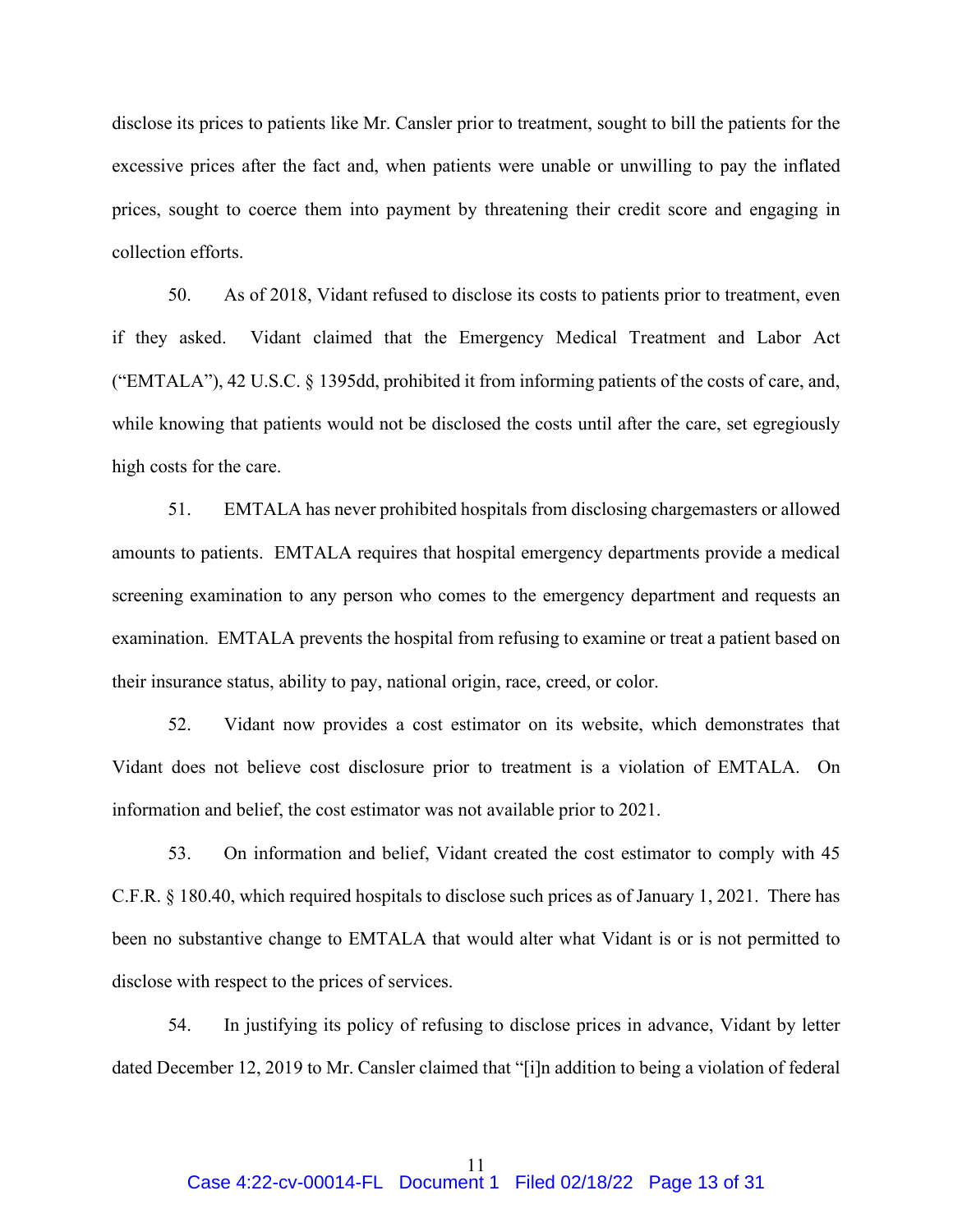law," "[t]he discussion of healthcare pricing or costs with patients can deter patients and their families from seeking assistance that they may desperately need." Since 2019, there has been no substantive change to patient motivations that would alter what Vidant can disclose to patients about the prices of its services. And yet, Vidant now makes this some of information available on its website, belying its EMTALA contentions that somehow that statute ties its hands.

# **C. Background on Defendants' Unlawful Means of Attempting to Collect Debts.**

55. Vidant coerces patients into paying their excessive prices by threatening to send them to collections, report them to credit reporting agencies, damaging their credit scores, and imposition of interest and legal fees on top of a billed amount that is unreasonable and based on a contract that is unenforceable for lack of a price term or contains an open price term.

56. Vidant sends repeated bills to patients stating short payment deadlines.

57. If a patient does not pay Vidant's exorbitant rates on their timeline, they are sent "Final Notices" threatening to refer the account to collections and/or credit reporting agencies with even shorter ten-day deadlines.

58. The "Final Notices" can arrive after the supposed deadline due to mail delays for Vidant Health's primarily rural customer base.

59. Vidant Health then refers the bills to its debt collector, FirstPoint, which threatens to send the debt for listing on the patient's credit report. In its initial collection letter, FirstPoint recites that it may report the debt to credit reporting agencies.

60. FirstPoint is regularly engaged in the collection of debts from consumers using the means and instrumentalities of interstate commerce, including but not limited to, the United States mail and interstate telephone communications.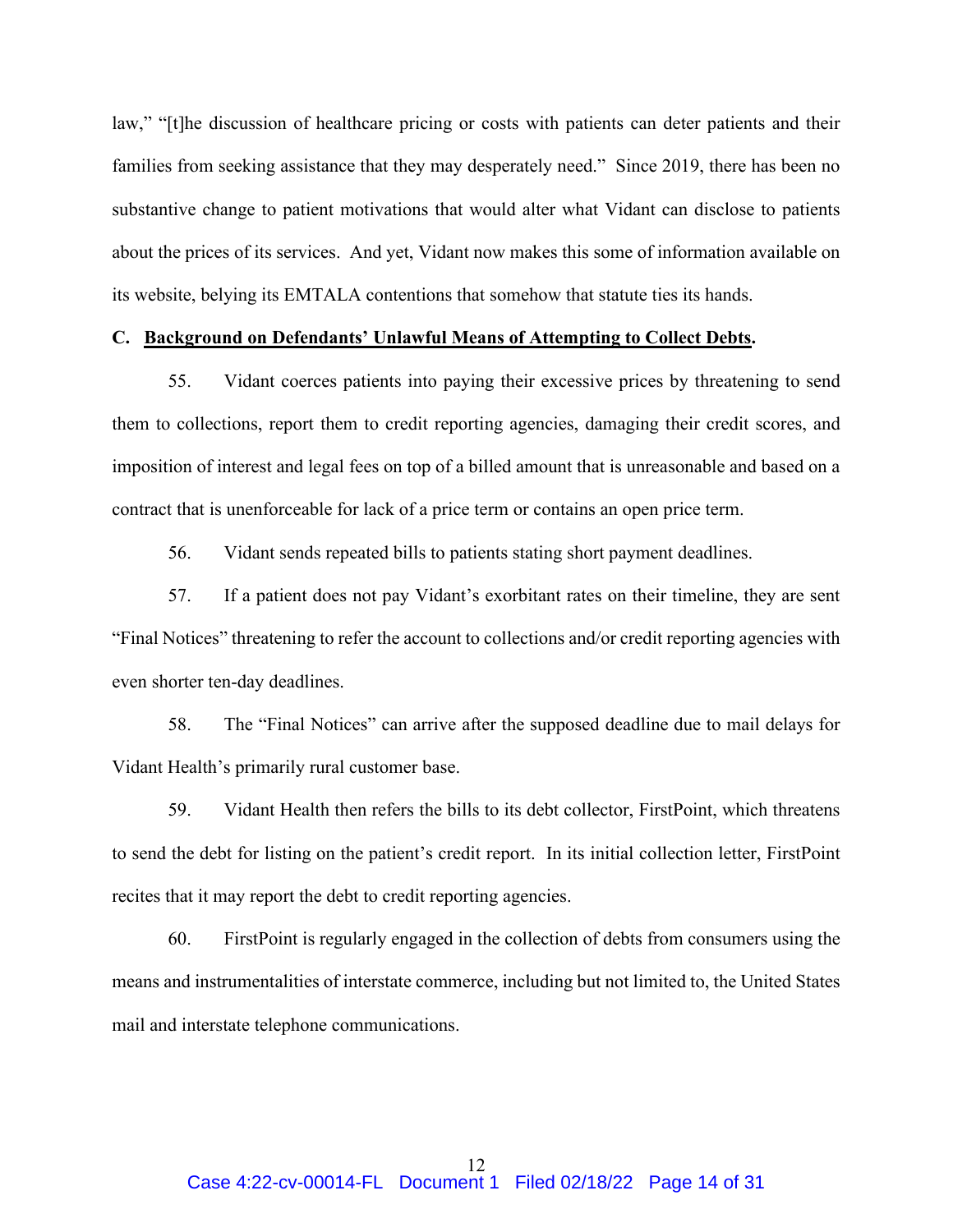61. While not a licensed debt collector itself, Vidant through its billing office aided and abetted FirstPoint in its debt collection activities and the Vidant and FirstPoint entities engaged in concerted action, for example when Vidant would "recall" the debt from FirstPoint only to later send another "Final Notice" then transmit the file back to FirstPoint.

#### **D. Facts Regarding Plaintiff and his Experience with Defendants' Unlawful Conduct.**

62. Mr. Cansler has a Master's Degree in Accounting, and works in managerial capacity at a private company. As an accountant, he is used to strict ethical and legal compliance in economic transactions.

63. At all times relevant to this lawsuit, Mr. Cansler paid for private group health insurance from Blue Cross.

64. At all times relevant to this lawsuit, Mr. Cansler had a "Blue Options" plan.

65. Under the Blue Options plan, Vidant Chowan Hospital was an "in-network hospital," meaning that Blue Cross and Vidant had negotiated allowed amounts for most procedures Blue Cross's insured patients were likely to receive.

66. Blue Cross negotiates rates that it pays Vidant Chowan Hospital that are lower than Vidant's chargemaster. However, for many plans including Mr. Cansler's Blue Options plan, the allowed amounts remain unreasonably high, for many services in excess of 10 times the Medicare rate for those procedures.

#### **E. Mr. Cansler Receives Care from Vidant Chowan Hospital.**

67. On or about June 6, 2018, Mr. Cansler visited the Vidant Chowan Hospital emergency room due to pain secondary to what he felt was a likely kidney stone (he subsequently passed the stone). Mr. Cansler had experienced kidney stones before, so he was highly confident that the pain he felt was due to a kidney stone.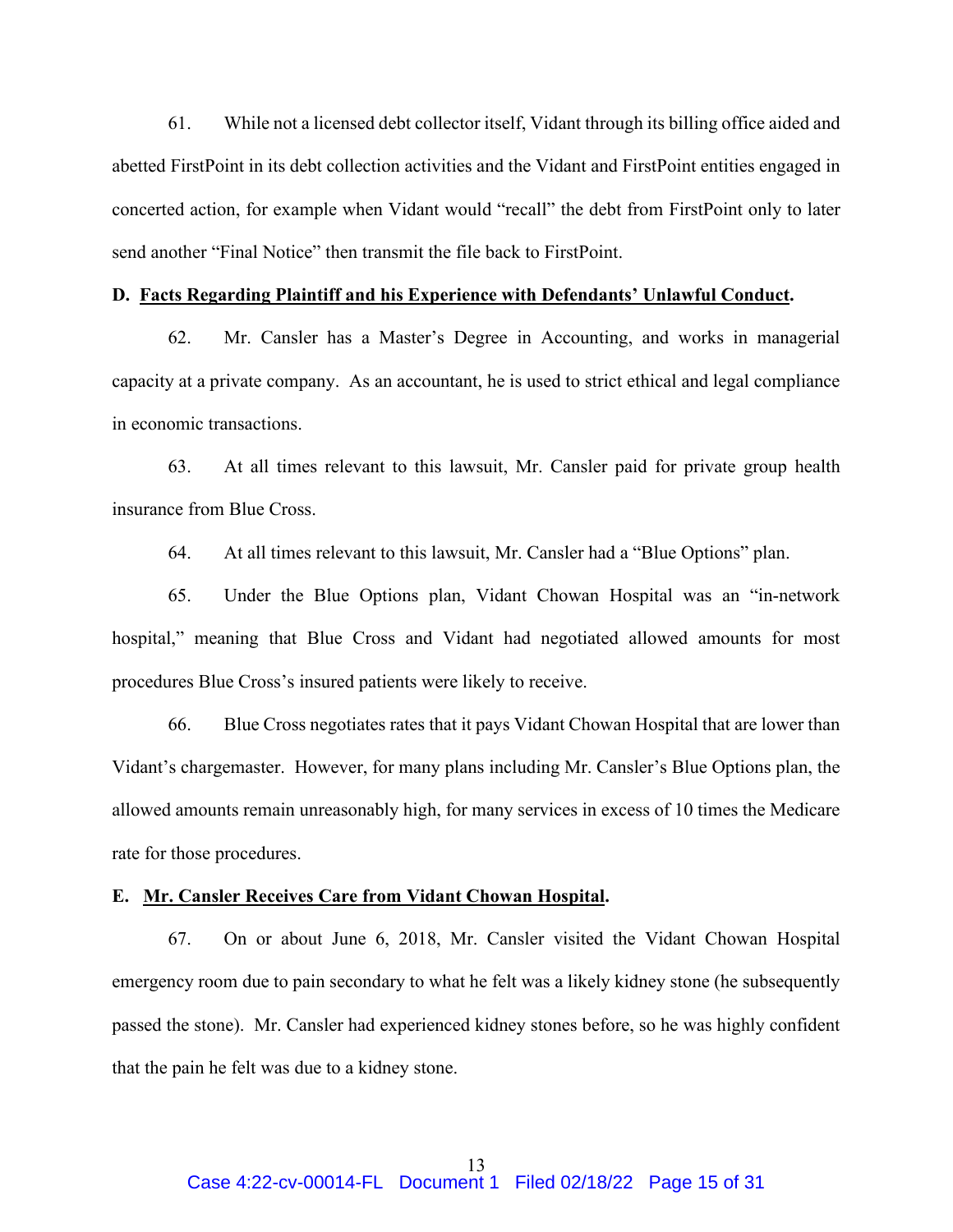68. Mr. Cansler has excellent credit and is not accustomed to having himself or his family on the receiving end of collection efforts.

69. Mr. Cansler went to Vidant Chowan Hospital's emergency room because there were no urgent care facilities proximate to his home, and Vidant Chowan Hospital did not have another mechanism for admitting patients with non-emergency but still time-sensitive medical issues, such as having a kidney stone. Mr. Cansler understood that his condition was not an emergency, and he would not have visited the emergency room if he had any other option for receiving medical care.

70. Upon arriving at Vidant Chowan Hospital, Mr. Cansler paid \$100.

71. During his visit, he received, among other services for which there were charges, a CT scan.

72. Mr. Cansler's medical records reflect the existence of a form titled "Authorization & Consent for Treatment and Assignment of Benefits" signed by him on June 6, 2018, containing these representations among others:

- a. "I hereby agree to pay all charges of Facility that are not covered or paid within a reasonable time by any medical insurance/coverage, whether or not I am otherwise legally obligated to pay."
- b. "I understand that I am financially responsible to the Hospital and physicians for charges not paid by insurance. If an unpaid balance is sent to a collection agency, I will be responsible for any legal fees and/or interest associated with collection of debt."

73. The term "charges" is not defined and the form does not contain any other price

term. Under those circumstances, patients have not agreed to pay the inflated chargemaster or

allowed amounts. Patients owe only the reasonable cost for that service.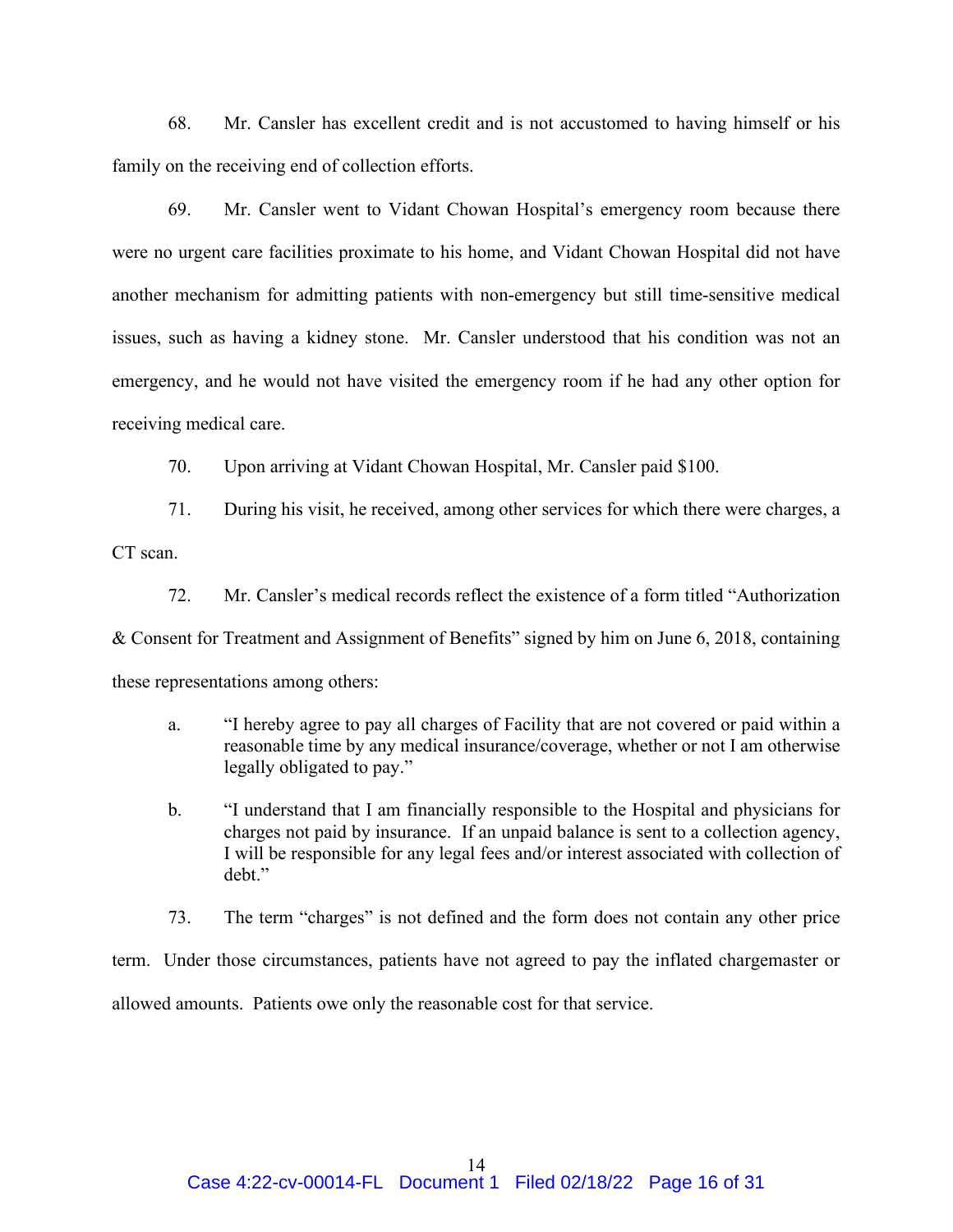74. Had Mr. Cansler known that Vidant would seek to hold him personally financially responsible for thousands of dollars for a CT scan, he would have elected not to receive the service at Vidant on June 6, 2018. This would have been a medically appropriate decision.

## **F. Mr. Cansler receives bills with unreasonable prices to which he did not assent.**

75. On or about June 19, 2018, Blue Cross sent Mr. Cansler an Explanation of Benefits ("EOB") statement. The EOB listed a total billed amount of \$6,251.70.

76. According to the EOB, Mr. Cansler received member savings of \$662.68. Blue Cross paid \$1,326.11. The EOB noted that the amount the provider may bill Mr. Cansler was the remaining \$4,262.91, consisting of co-insurance of \$884.08 and \$3,378.83 within Mr. Cansler's deductible. The provider billed \$4,000 for unspecified services.

77. Mr. Cansler was shocked and surprised to receive a bill for over \$3,000 for a short visit to an in-network hospital.

78. Mr. Cansler did not receive an itemized bill until September 2019, more than a year later and after he raised concerns. That itemized bill detailed that the \$4,000 charge was for "HB-CT ABDOMEN AND PELVIS W/O CONTRAST." The bill listed the allowed amount for this procedure as \$3,576 with Blue Cross paying \$456.61 of that amount. This left \$3,119.39 which Vidant Health claimed Mr. Cansler was required to pay for that CT scan.

79. Before receiving that itemized bill in September 2019, Vidant sent Mr. Cansler several other bills claiming that he owed thousands of dollars.

80. On or about June 22, 2018, Vidant Health sent Mr. Cansler an initial bill for \$4,162.91, noting that Mr. Cansler had paid \$100 toward the total. The bill stated that payment was due July 12, 2018.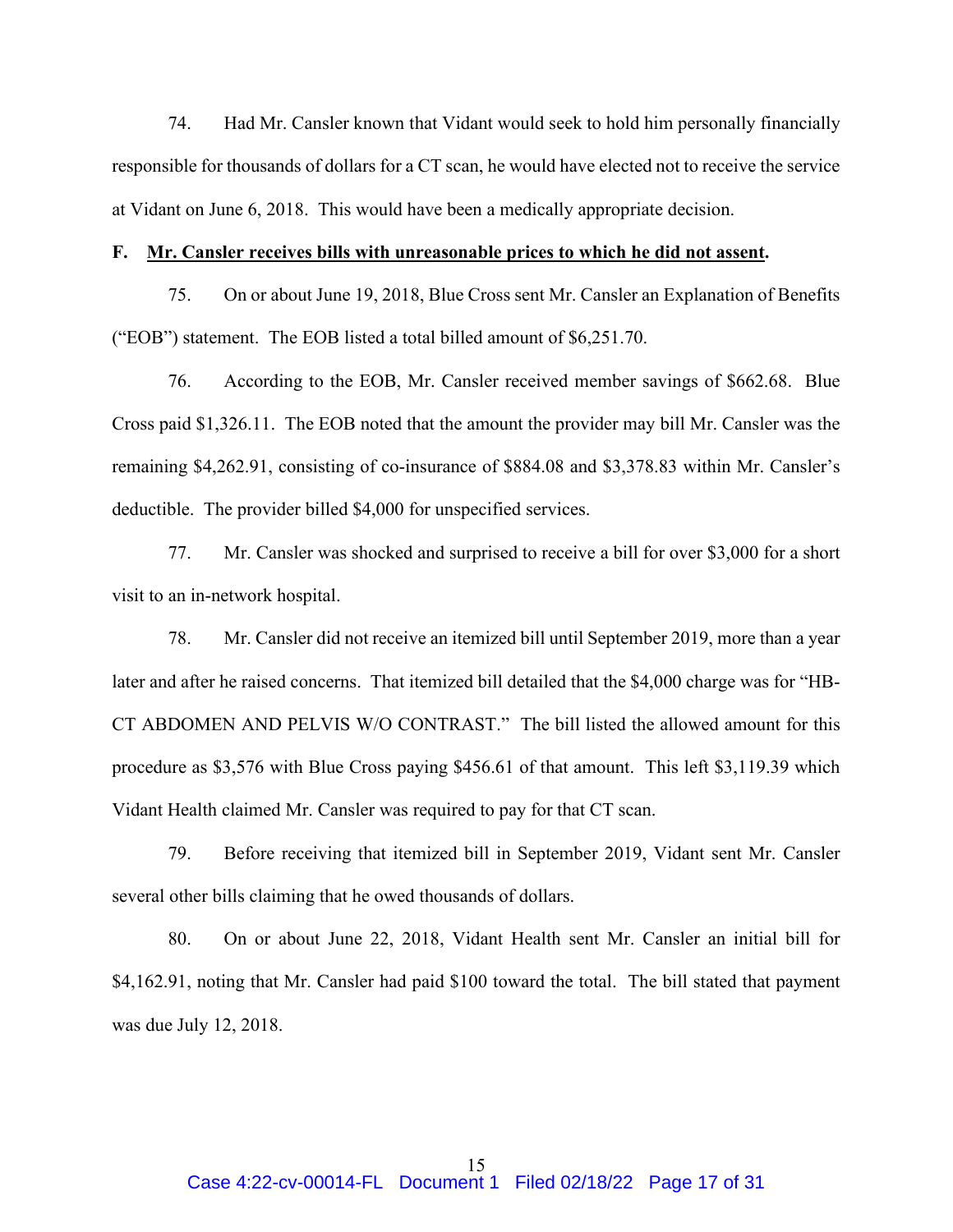81. On or about July 22, 2018, Vidant Health sent Mr. Cansler a second bill for \$4,162.91. The bill stated that payment was due August 11, 2018.

82. On or about August 22, 2018, Vidant Health sent Mr. Cansler a third bill for \$4,162.91. The bill stated that payment was due September 11, 2018.

83. Mr. Cansler made three \$50 payments to keep his account in good standing between August and October 2018. While he disputed the amount owed, and the price for a CT scan struck him as outrageous, he was not a medical billing expert and was looking into the issue.

84. On or about September 27, 2018, Mr. Cansler wrote a letter to Vidant Health's central billing office disputing the charges and requesting further information.

85. Vidant Health placed Mr. Cansler's bill under review, claiming that they would reach out to him when the review was completed.

86. On or about July 26, 2019, more than a year after he received care, Vidant Health adjusted Mr. Cansler's bill down by \$184. While this bill was sent at some point to Mr. Cansler's insurer, Blue Cross, Mr. Cansler only learned about the reduction and the reasoning behind it when he reached out to the President of Vidant Chowan Hospital, Brian Harvill.

87. As a result of the reduction in Mr. Cansler's amount owed, Blue Cross adjusted the amount it paid down as well. Blue Cross sent Mr. Cansler a revised EOB on or about December 4, 2018, adjusting the amount it covered from \$1,326.11 to \$1,227.42. The EOB showed that Vidant billed \$4000 for what we now know was the CT scan; the allowed amount for the CT scan was \$3,576.00; and "BCBSNC Paid" "\$456.61."

88. On or about July 29, 2019, Vidant Health sent Mr. Cansler a "Final Notice." Vidant Health did so without contacting Mr. Cansler to communicate that the review was complete. Vidant Health now claimed Mr. Cansler owed \$3,871.70.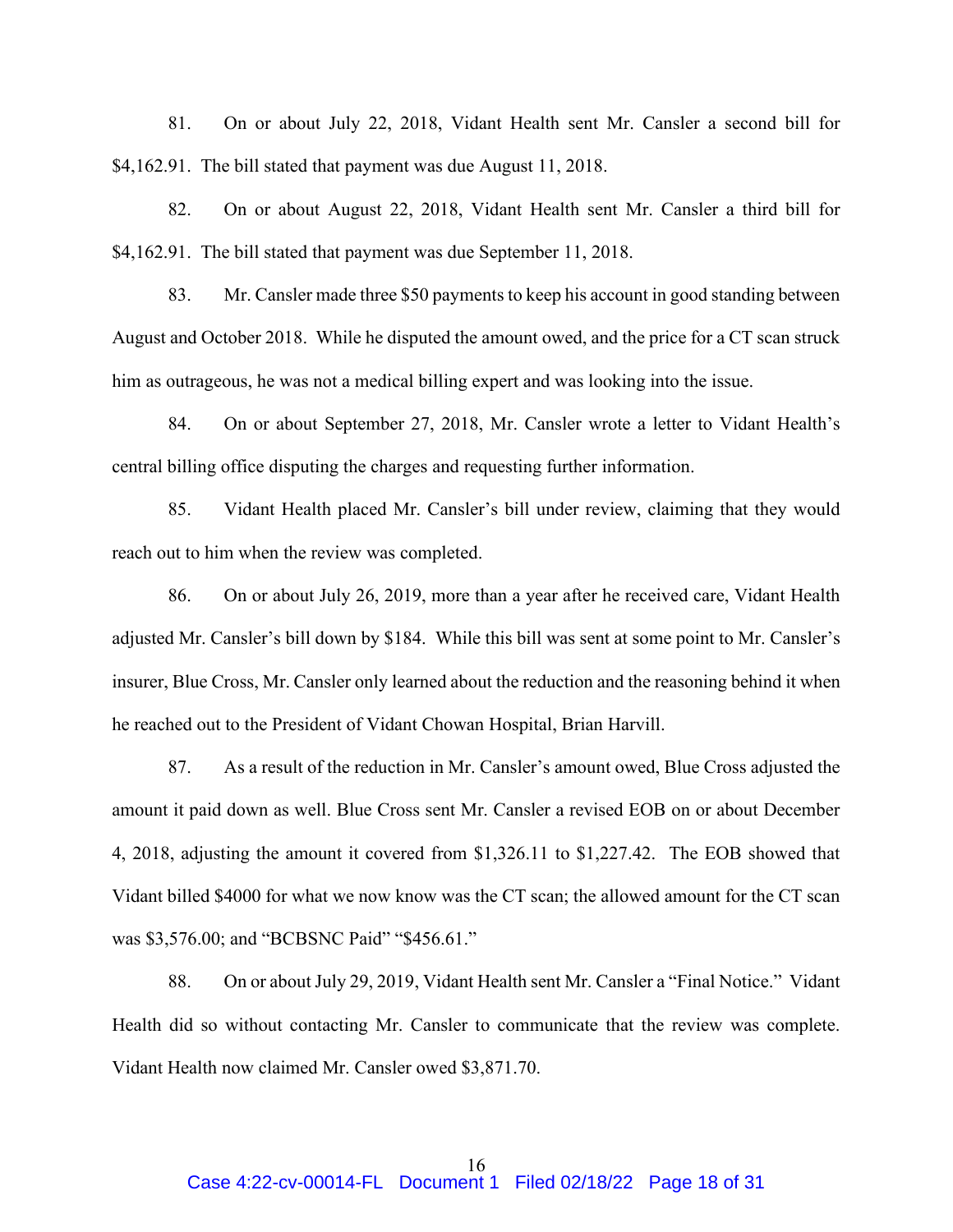89. The Final Notice stated that "This is your FINAL NOTICE. Your account may be referred to an outside collection/credit reporting agency if full payment or satisfactory arrangements are not made within 10 days of the date of this letter."

90. Mr. Cansler did not receive the Final Notice until on or about August 14, 2019, already outside the ten-day window listed in the letter.

91. Eight of the nine Vidant hospitals service rural areas and Vidant Health is or should be aware that mail deliveries are slower in rural areas, potentially taking more than the ten-day window.

92. For Mr. Cansler, who had bill processing and bookkeeping responsibilities as part of his own career, it was shocking and surprising to be receiving a "FINAL NOTICE" from a large and well-known hospital system for an inflated, unreasonable charge he had never agreed to.

93. During an extensive back and forth with Mr. Cansler, Vidant Chowan President Harvill blamed Mr. Cansler's high deductible plan for "pushing a lot of this invoice to you personally." Harvill told Mr. Cansler that 80% of patients at Vidant Chowan are non-paying patients and, as a result, the other 20% must pay the hospital to cover the 80% who cannot pay. Vidant has publicly referred to this additional cost as a "hidden tax" that non-Medicaid or Medicare patients must pay without the knowledge that they are overpaying for services.

94. Vidant eventually offered to apply a downward administrative adjustment of \$873 to Mr. Cansler's bill, which Harvill described as a "cash payer discount." This adjustment occurred only after Mr. Cansler pointed out multiple billing discrepancies and the wide variation in chargemaster prices across Vidant Health hospitals, with Vidant Chowan Hospital charging \$4,000 for the same procedure for which Vidant Roanoke Hospital charges \$1,727. Even the significantly lower Vidant Roanoke charge was more than five times the Medicare price for the same service.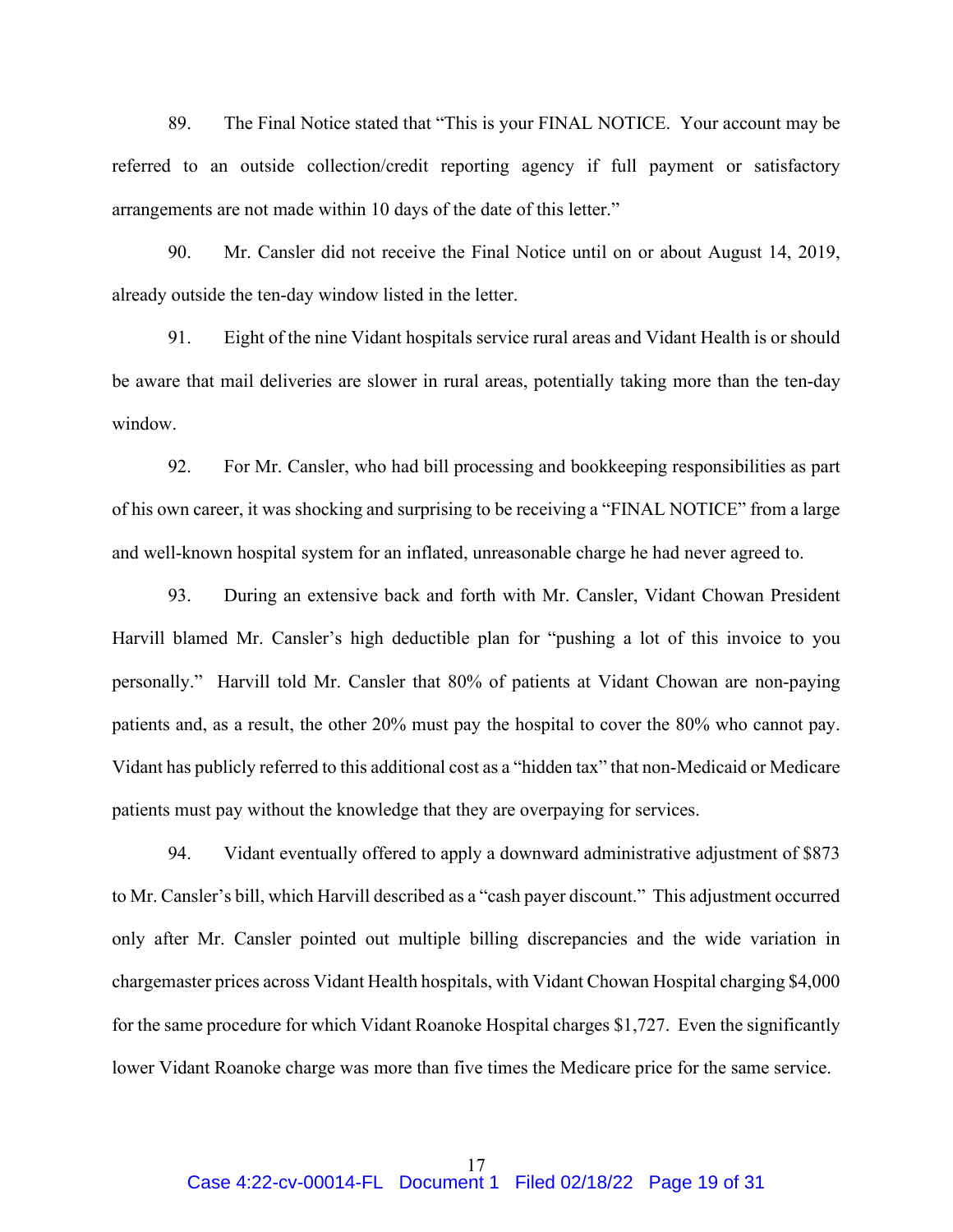95. Following the administrative adjustment, Vidant Health claimed that Mr. Cansler still owed \$2,998.70.

96. On August 15, 2019, Plaintiff visited the business office at Vidant where Jennifer (Business Office Manager) informed him that the review done by staff at the hospital had concluded the charges were correct. She said they had recently installed a new billing system and the Final Notice notification was sent in error as the bill had only recently come out of review. She said the account should not have gone to "threat of collection" status that quickly and apologized for the error. She then asked if he wanted to set up a payment plan. Mr. Cansler shared with Jennifer the Healthcare Blue Book [\(www.healthcarebluebook.com\)](http://www.healthcarebluebook.com/) documentation of a fair price for a CT scan. Jennifer responded to the effect that Vidant Health was a private hospital and, essentially, that they could charge any price they wanted to for services.

97. Mr. Cansler attempted to continue to negotiate with Vidant Health but was repeatedly rebuffed. Vidant Health's Risk Management Senior Administrator, Jamie Grady, claimed in a letter dated December 12, 2019, that EMTALA prevented Vidant from providing any cost information to patients prior to treatment.

98. On or about December 21, 2019, Mr. Cansler wrote a letter to Ms. Grady asking for an explanation of her claim that EMTALA prevented Vidant Health from providing patients with cost information prior to treatment.

99. On or about January 3, 2020, Vidant Health sent Mr. Cansler another Final Notice stating that "This is your FINAL NOTICE. Your account may be referred to an outside collection/credit reporting agency if full payment or satisfactory arrangements are not made within 10 days of the date of this letter."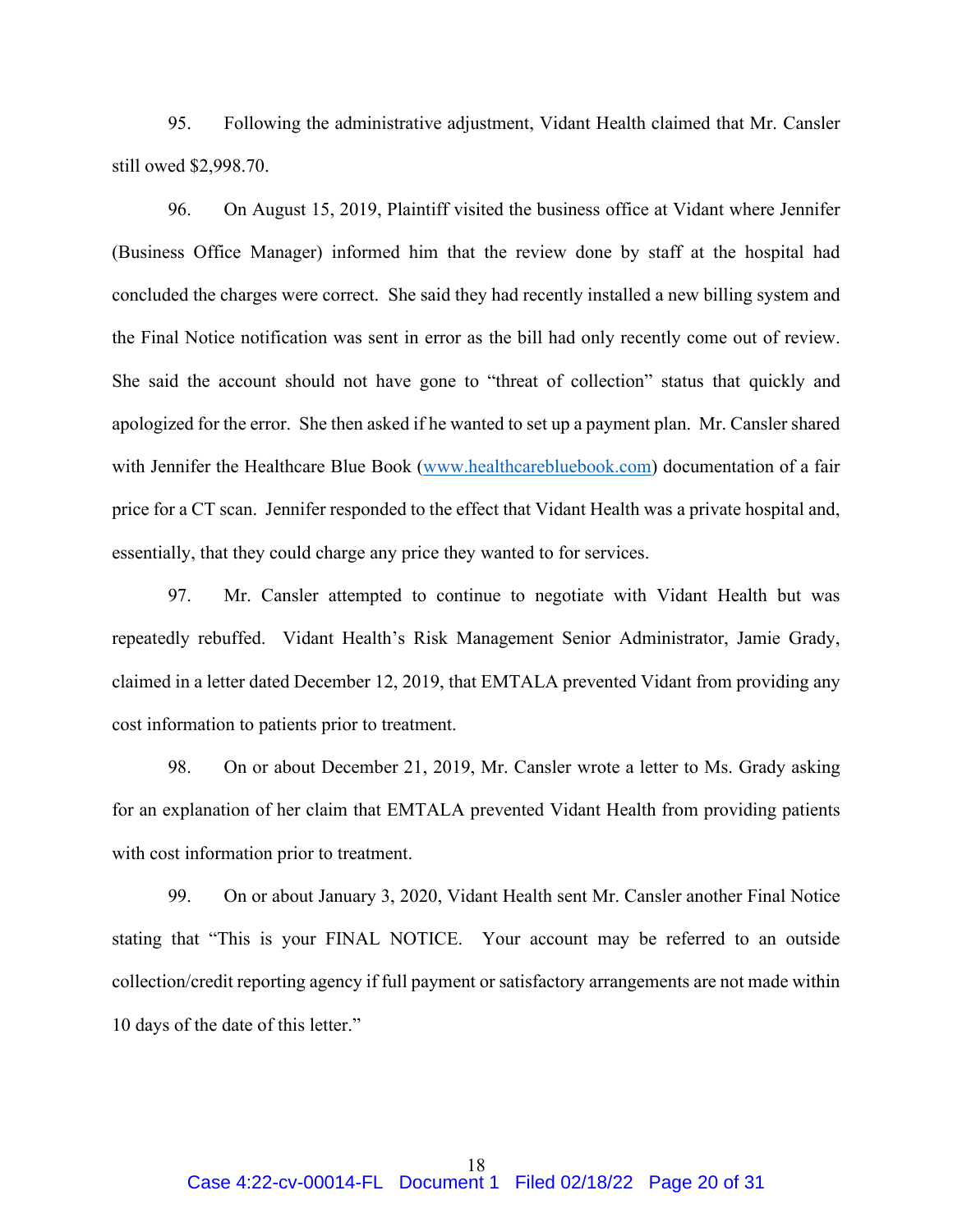100. On or about January 23, 2020, Ms. Grady repeated her claim that EMTALA prevented Vidant Health from providing cost information to its patients prior to treatment. She stated that Mr. Cansler's account would be put on hold for 30 days so he could arrange payment.

101. Mr. Cansler responded to Ms. Grady's letter on or about February 15, 2020, challenging the justifications offered in her letter.

102. On or about October 7, 2020, Mr. Cansler wrote another letter to Ms. Grady because he had not received any response.

103. On or about October 13, 2020, Mr. Cansler received a call from FirstPoint attempting to collect on the \$2,998.70 debt Vidant Health had referred to it.

104. On or about October 17, 2020, Mr. Cansler received a letter from FirstPoint advising him that his debt had been turned over to them for collection.

105. For Mr. Cansler, who had good credit, and who with his accounting background prided himself on being financially prudent, receiving this debt collection notice from FirstPoint was surprising and shocking.

106. On or about October 17, 2020, Mr. Cansler responded to the letter from FirstPoint, advising that the debt was disputed. He asked that any future communications be in writing and that FirstPoint not call again.

107. On or about November 11, 2020, FirstPoint responded to Mr. Cansler's October 17, 2020 letter by stating that they had verified the debt with Vidant.

108. On or about November 18, 2020, Ms. Grady responded to Mr. Cansler's February 15 and October 7, 2020 letters stating that while Vidant Health was "under no obligation to pull [his] account from collection," she would be recalling the account from FirstPoint for 30 days "as a public relations gesture."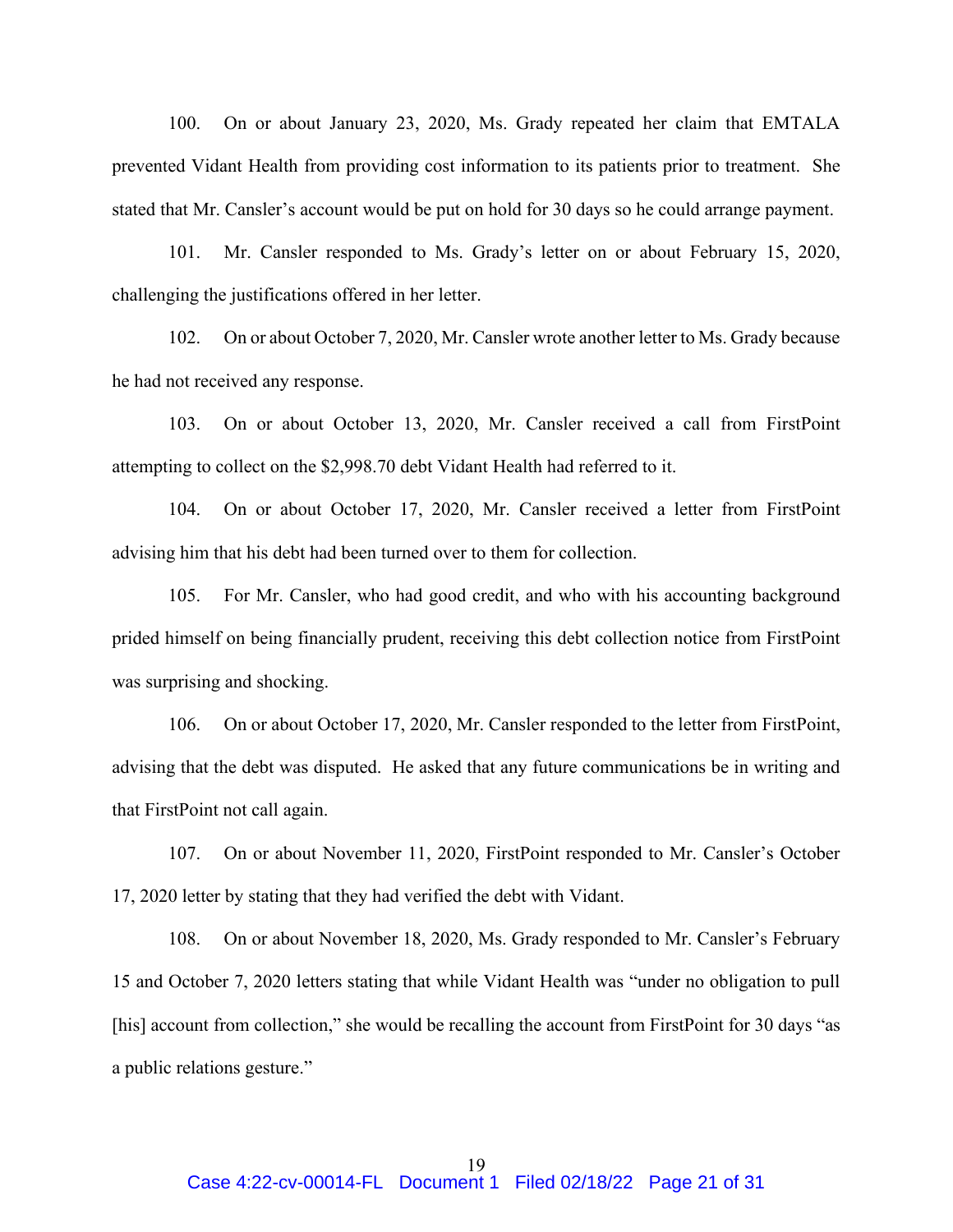109. On or about December 16, 2020, FirstPoint sent Mr. Cansler a letter informing him that Vidant Health had recalled his account from collections.

110. On or about January 15, 2021, Vidant Health sent Mr. Cansler a bill for \$2,998.70. The bill stated that payment was due on February 4, 2021.

111. On or about February 19, 2021, Mr. Cansler received a voicemail from FirstPoint on his work phone attempting to collect on the debt.

112. On or about February 20, 2021, Mr. Cansler again wrote FirstPoint a letter disputing the debt.

113. On or about May 26, 2021, against Mr. Cansler's written instructions, Mr. Cansler's wife received a call from FirstPoint attempting to collect the debt.

114. Unfortunately for residents of Eastern North Carolina, Mr. Cansler's experience is typical of patients who receive care from Vidant. Moreover, because Vidant is a regional monopolist, residents of Eastern North Carolina have no choice but to submit to its unreasonable charges and aggressive collection efforts.

### **V. CLASS ALLEGATIONS**

115. Plaintiff seeks to represent a class defined as follows:

- a. Vidant class: All individuals who: visited a Vidant facility emergency room within the last four years; signed (personally or through an authorized agent) the "Authorization & Consent for Treatment and Assignment of Benefits" or a similar form; received a CT scan or other services; and they or their guarantor was thereafter billed personally for Vidant's chargemaster or negotiated rates.
- b. FirstPoint subclass: All members of the Vidant class who were subjected to debt collection efforts within the last year, including receiving one or more collection letters from FirstPoint regarding their Vidant bill.

116. Under Rule  $23(a)(1)$ , the class is so numerous that joinder of all members is impracticable. Vidant facilities have provided individuals within the class definition thousands of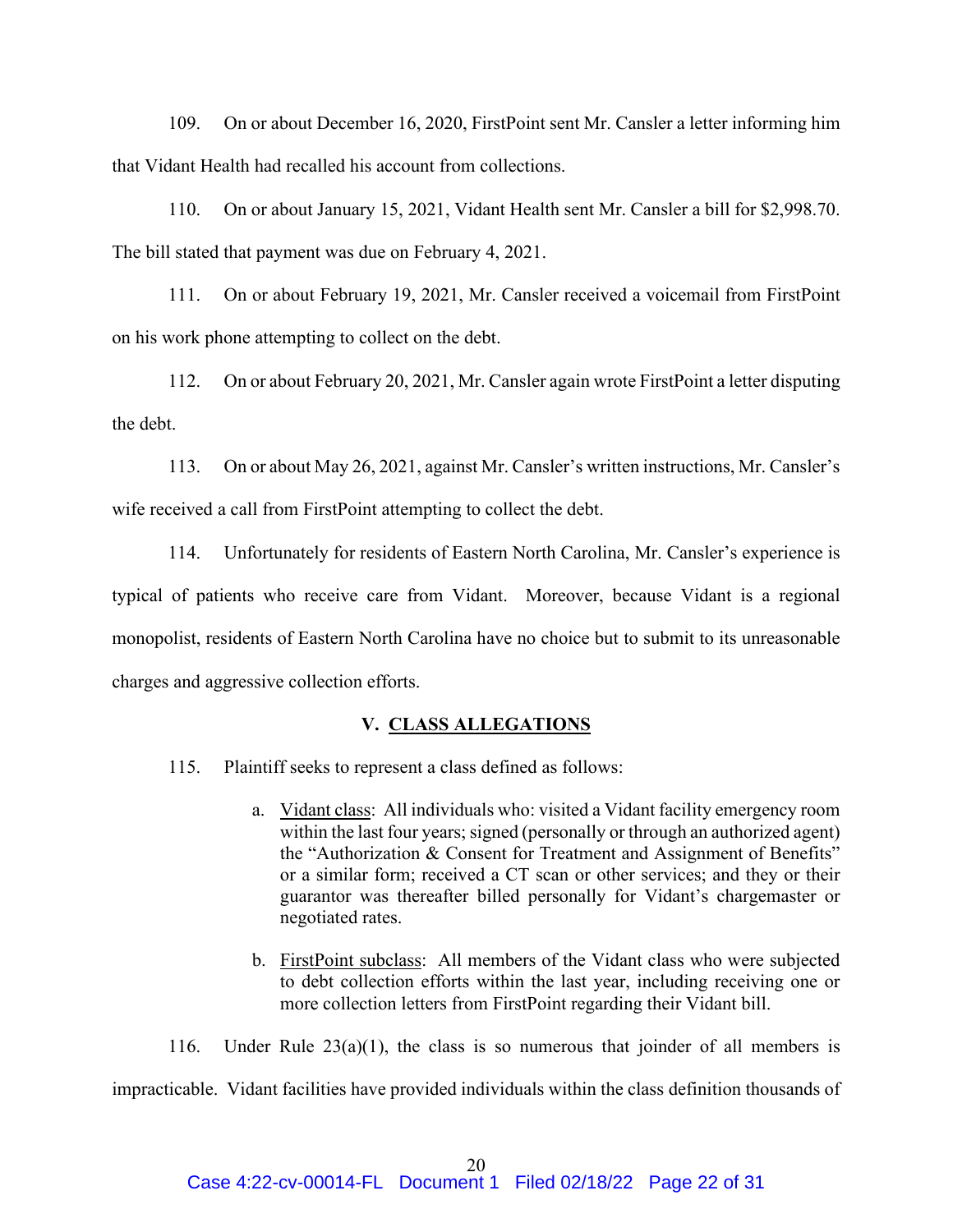services within the last four years. There is no indication Mr. Cansler's billing experience was unusual.

- 117. Under Rule  $23(a)(2)$ , questions of law or fact common to the class include:
	- a. Did Defendant engage in unfair and deceptive billing and collection practices?
	- b. Does the "Authorization & Consent for Treatment and Assignment of Benefits" form fail as a contract for lack of a price term, such that there is no enforceable contract among the parties, and under quantum meruit, only a reasonable price is deemed?
	- c. Alternatively, does the "Authorization & Consent for Treatment and Assignment of Benefits" form contain an open price term, such that under contract law a reasonable price is deemed?
	- d. Did Vidant bill more than the reasonable value of the services for CT scans that individuals received?
	- e. Did Vidant bill more than the reasonable value of the services for other services that individuals received?
	- f. Are patients who paid more than the reasonable value of services entitled to disgorgement of amounts they have paid to Defendants over and above the reasonable value of the services?
	- g. Are patients who paid more than the reasonable value of services entitled to declaratory judgment that they do not owe anything further on the debt and should not be subject to further debt collection efforts?
	- h. Did FirstPoint engage in unlawful debt collection efforts with regard to the class members?
	- i. Are class members entitled to damages against FirstPoint?

118. Under Rule 23(a)(3) the claims of the representative parties are typical of the claims of the class. Mr. Cansler received a CT scan and/or other services from a Vidant provider; signed a form which was not an enforceable written contract; was billed far above the reasonable value of the service; and by law was only obligated to pay a reasonable amount. Moreover, on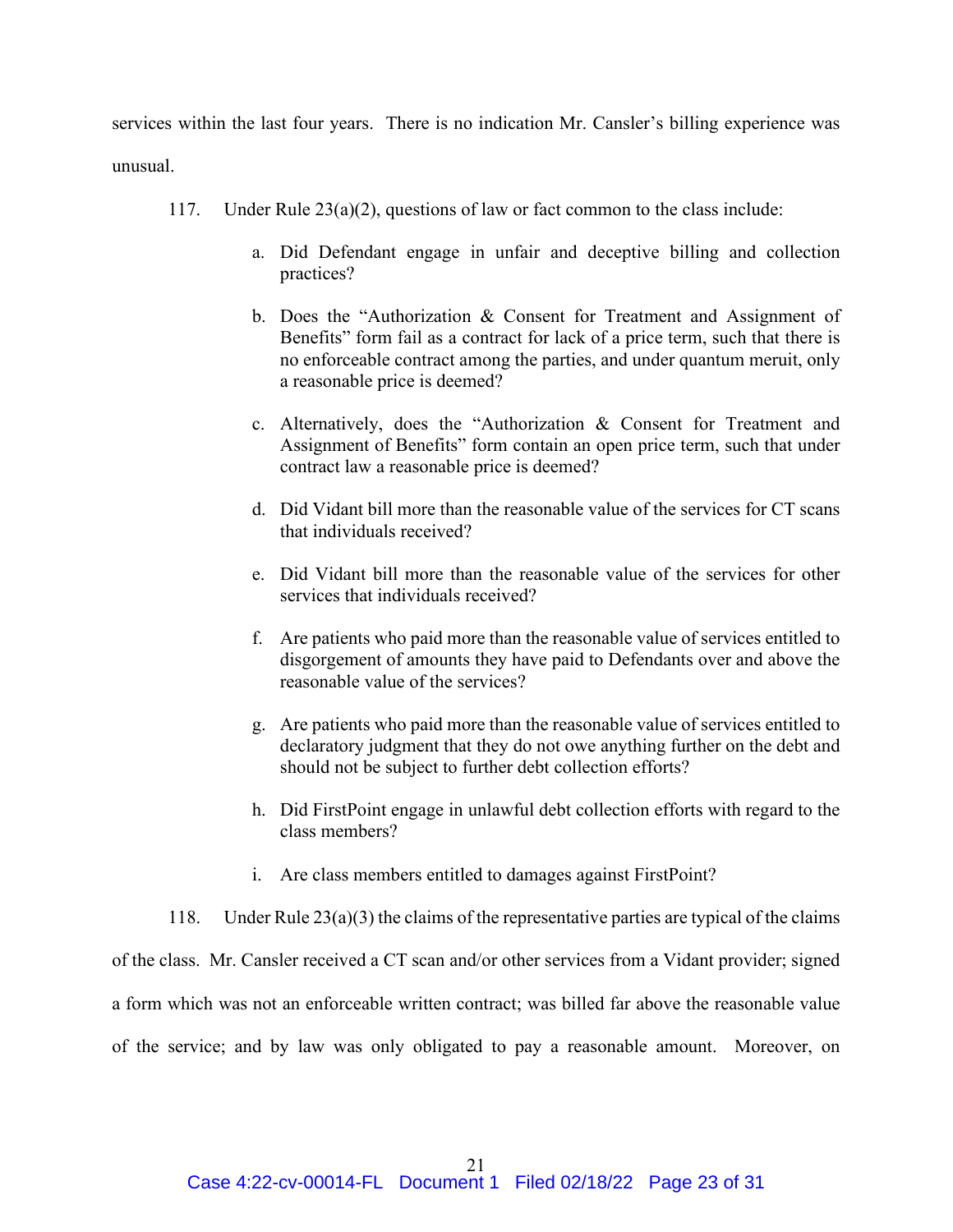information and belief, his experience related to Vidant's and FirstPoint's collection efforts are typical to those of the putative class.

119. Under Rule 23(a)(4), the representative party will fairly and adequately protect the interests of the class.

120. Under Rule 23(b)(1), a class action may be maintained because Rule 23(a) is satisfied and prosecuting separate actions by or against individual class members would create a risk of: (A) inconsistent or varying adjudications with respect to individual class members that would establish incompatible standards of conduct for the party opposing the class; or (B) adjudications with respect to individual class members that, as a practical matter, would be dispositive of the interests of the other members not parties to the individual adjudications or would substantially impair or impede their ability to protect their interests.

121. Further, under Rule 23(b)(2) the party opposing the class has acted or refused to act on grounds that apply generally to the class, so that final injunctive relief or corresponding declaratory relief is appropriate respecting the class as a whole.

122. Further, under Rule 23(b)(3), the questions of law or fact common to class members predominate over any questions affecting only individual members, and a class action is superior to other available methods for fairly and efficiently adjudicating the controversy.

123. In the alternative, the Court should certify an issue class with regard to one or more of the relevant issues that are stated herein. Fed. R. Civ. P.  $23(c)(4)$ .

## **VI. CLAIMS FOR RELIEF**

# **COUNT ONE: VIOLATION OF THE NORTH CAROLINA UNFAIR AND DECEPTIVE TRADE PRACTICES ACT (UDTPA), N.C.G.S. § 75-1.1,** *et seq.* **(Vidant Defendants)**

124. All above-alleged paragraphs 1 through 123 are incorporated by reference.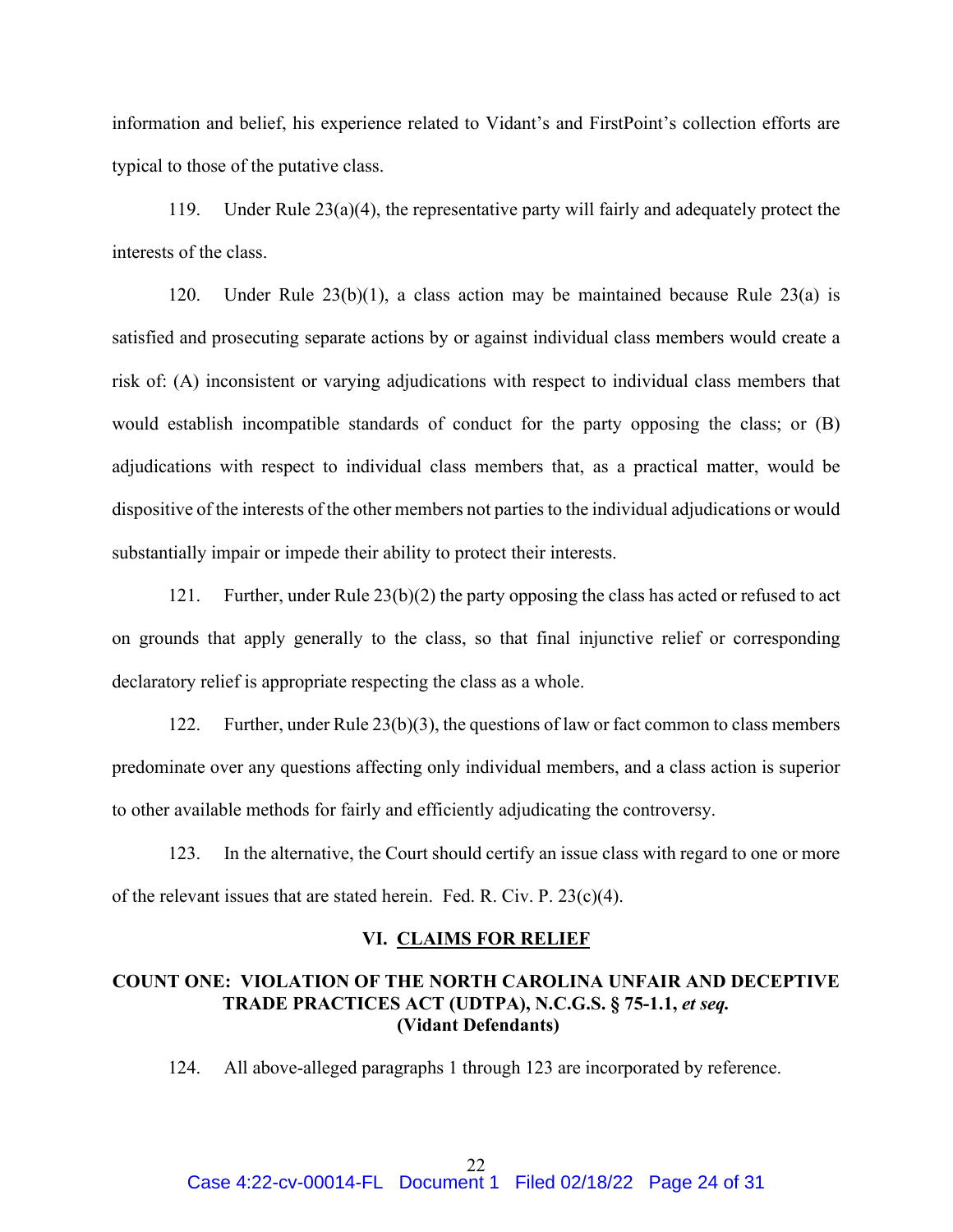125. During the pertinent times, without a valid and enforceable contract with the consumer, Vidant systematically overcharged private insurance patient healthcare consumers, including Mr. Cansler, for CT scans and other services.

126. Vidant Defendants attempted to charge Mr. Cansler a price for a CT scan that was far in excess of the amount that any reasonable consumer ought to pay.

127. The amount for which Vidant Defendants claimed Mr. Cansler was responsible nearly \$3,000 even after all concessions—was an order of magnitude higher than what it should be.

128. As part of Vidant's business model, Mr. Cansler was not told of the unconscionably high price until a bill arrived well after his visit to the hospital.

129. For insured patient consumers, the price for a medical procedure is negotiated between the commercial insurer and Vidant as a percentage of the chargemaster.

130. Consumers of healthcare services are not informed of the chargemaster rates for their procedures prior to receiving treatment. Indeed, during the relevant period, Vidant had a policy of refusing to disclose prices to patients when patients asked.

131. Consumers are not informed of the negotiated rates for their procedures prior to receiving treatment and prior to 2021 could not reasonably ascertain those rates themselves.

132. At all times relevant to this Complaint, Vidant Defendants refused to advise consumers of the cost of their services, and consumers did not and could not discover what Defendants claimed they were owed until well after treatment.

133. At all times relevant to this Complaint, the admission agreement Vidant Defendants required all patients to sign did not contain any price term and was not enforceable.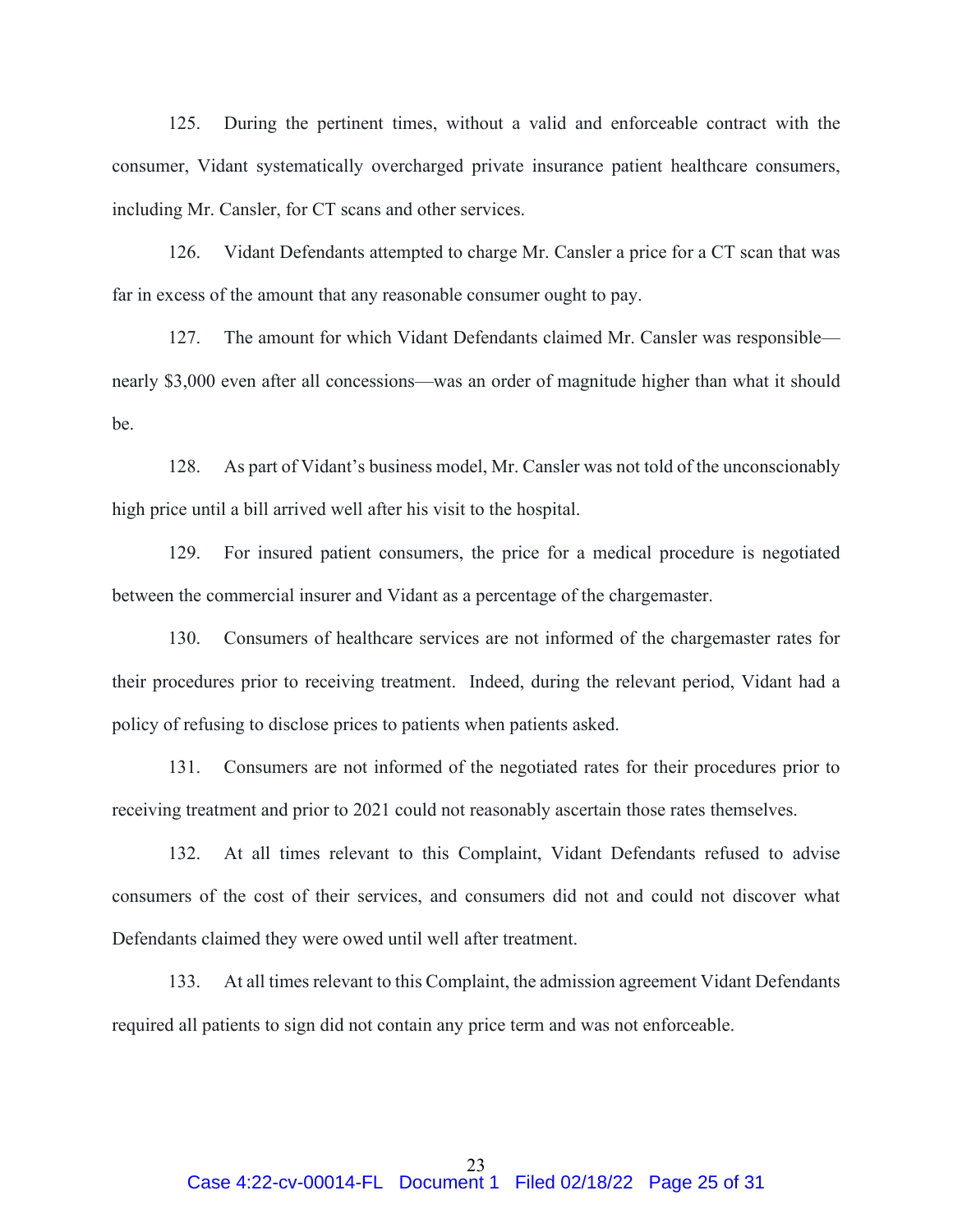134. When consumers are unable to pay Vidant Defendants' exorbitant rates, Vidant Defendants send bill after bill, demanding payment on such short timelines that bills can arrive after the payment due date.

135. When consumers are unable to pay the bill or when they dispute the bill, Vidant Defendants send patients to collections.

136. Vidant Defendants and Defendant FirstPoint repeatedly threaten consumers' credit scores.

137. Vidant Defendants' conduct during the pertinent times has been unfair and deceptive within the meaning of the UDTPA.

138. Vidant Defendants' relevant unfair and deceptive conduct during the pertinent times affected commerce within the meaning of the UDTPA.

139. Vidant Defendants' relevant unfair and deceptive conduct during the pertinent times was a substantial factor in causing injury to the Plaintiff and was a cause of the harm to Plaintiff and class members.

140. Plaintiff relied to his detriment on Vidant Defendants' misrepresentations and actionable omission, and but for Vidant Defendants' unfair and deceptive conduct, Plaintiff would not have been deemed to owe approximately \$3,000.

141. As a direct and proximate result of Vidant Defendants' engagement in unfair and deceptive trade practices in and affecting commerce, Plaintiff and the class were damaged.

142. Accordingly, Plaintiff and class members are entitled to an award of actual and treble damages and attorney's fees and costs.

# **COUNT TWO: DECLARATORY AND INJUNCTIVE RELIEF (Vidant Defendants)**

143. All above-alleged paragraphs 1 through 142 are incorporated by reference.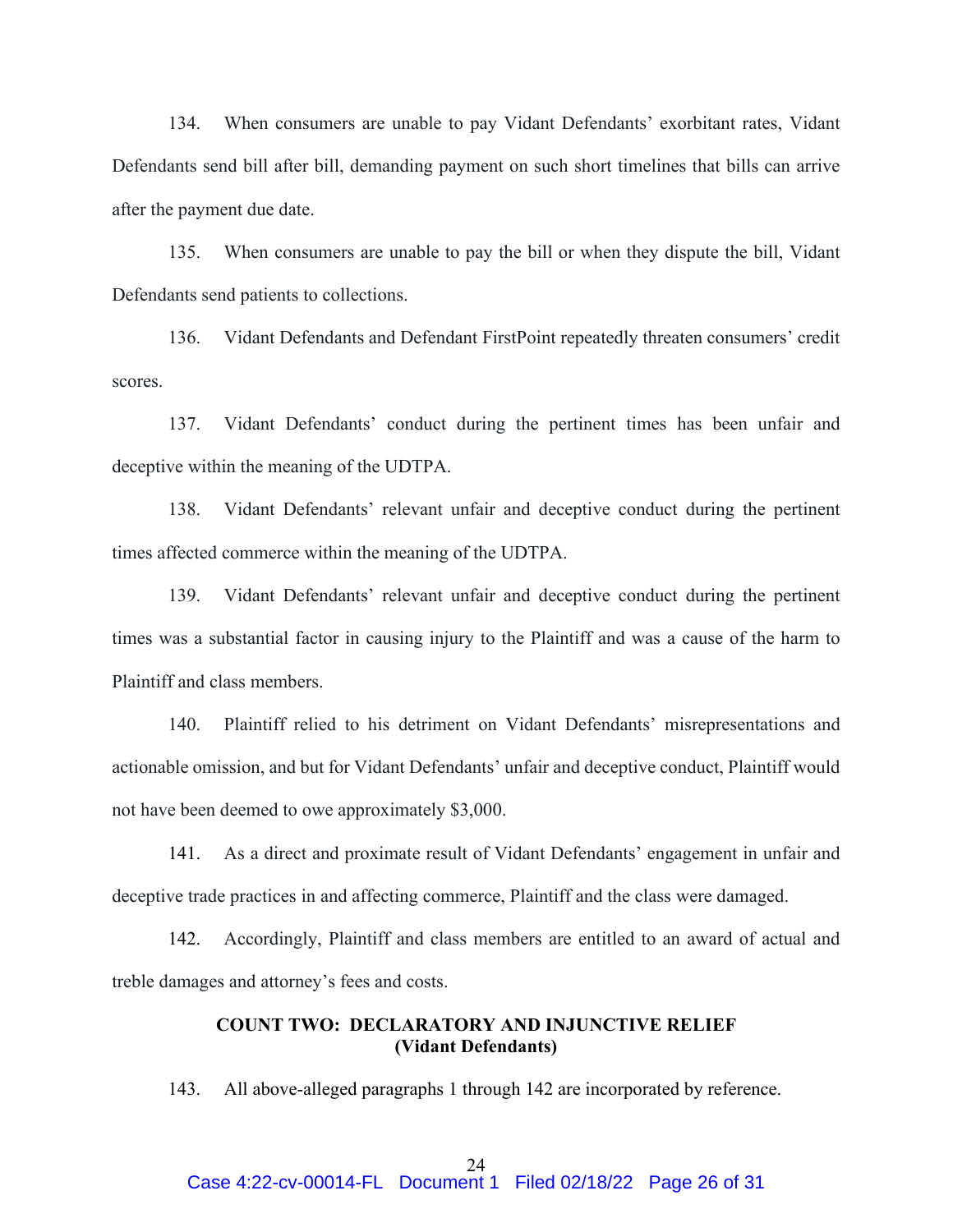144. Under the Declaratory Judgment Act, "[i]n a case of actual controversy within its jurisdiction, … any court of the United States, upon the filing of an appropriate pleading, may declare the rights and other legal relations of any interested party seeking such declaration, whether or not further relief is or could be sought. Any such declaration shall have the force and effect of a final judgment or decree and shall be reviewable as such." 28 U.S.C. § 2201(a).

145. Under 28 U.S.C. § 2202, "[f]urther necessary or proper relief based on a declaratory judgment or decree may be granted, after reasonable notice and hearing, against any adverse party whose rights have been determined by such judgment."

146. Mr. Cansler and class members signed an "Authorization & Consent for Treatment and Assignment of Benefits" or similar consent to treatment forms. These forms did not contain any price term or reference to a price that the patients could read and understand.

147. Because Mr. Cansler and class members never agreed to pay Defendants' inflated prices, Defendants are entitled only to a reasonable price for the services they provided.

148. Mr. Cansler and class members are entitled to a declaratory judgment that they owe Defendants no more than the reasonable price for the medical services they received.

149. As described herein, an actual controversy has arisen and now exists as to whether Defendants implemented and maintained reasonable billing and hospital bill debt collection procedures and practices.

150. A judicial determination of this issue is necessary and appropriate at this time under the circumstances to prevent a continuation of improper billing and collection conduct and practices by Vidant Defendants.

151. Vidant Defendants were entitled to no more than the reasonable price for medical services.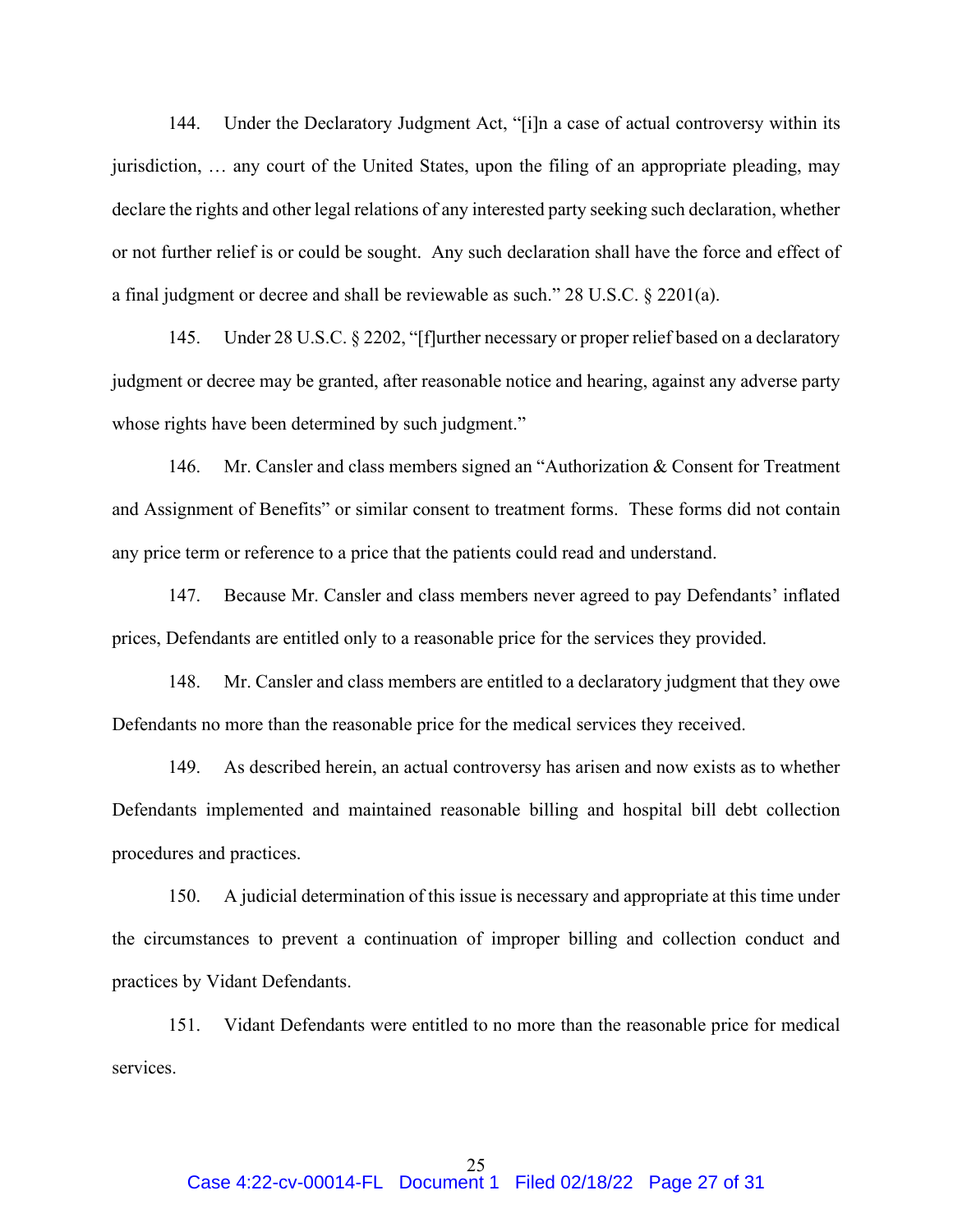152. The most recently Mr. Cansler and his family were subjected to collection efforts was on May 26, 2021. They have a reasonable concern that they will be subjected to further collection efforts into the future. They have standing to seek a declaratory judgment.

153. Plaintiff and class members are entitled to a declaratory judgment that Vidant Defendants are only allowed to undertake to collect the reasonable value of their service.

# **COUNT THREE: FAIR DEBT COLLECTION PRACTICES ACT (FDCPA), 15 U.S.C. § 1692** *et seq.* **(Defendant FirstPoint)**

154. All above-alleged paragraphs 1 through 153 are incorporated by reference.

155. FirstPoint is a "debt collector" as defined by the FDCPA. 15 U.S.C. § 1692a(6).

156. Plaintiff is a "consumer" within the meaning of 15 U.S.C. § 1692a(3).

157. During the pertinent times, Defendant FirstPoint violated the FDCPA by telephoning Plaintiff's spouse after Defendant received a communication from Plaintiff instructing Defendant not to telephone further. *See* 15 U.S.C. § 1692c(c) & (d); 12 C.F.R. § 1006.6(a)(1); 12 C.F.R.  $\S$  1006.14(h)(1).

158. Defendant FirstPoint violated the FDCPA by telephoning Plaintiff at his place of work after Defendant received a communication from Plaintiff instructing Defendant not to telephone further. *See* 15 U.S.C. § 1692c(c); 12 C.F.R. § 1006.6(b)(3); 12 C.F.R. § 1006.14(h)(1).

159. The FDCPA prohibits a debt collector from misrepresenting the character, amount, or legal status of any debt. 15 U.S.C. § 1692e(2)(A); 12 C.F.R. § 1006.18(b)(2)(i). During the pertinent times, Defendant FirstPoint violated the FDCPA by seeking to collect on an unlawful and void debt. The FDCPA bars the collection of any amount unless the amount is expressly authorized by the agreement creating the debt or permitted by law. 15 U.S.C. § 1692f(1). Here, there was no legally valid agreement to create the debt.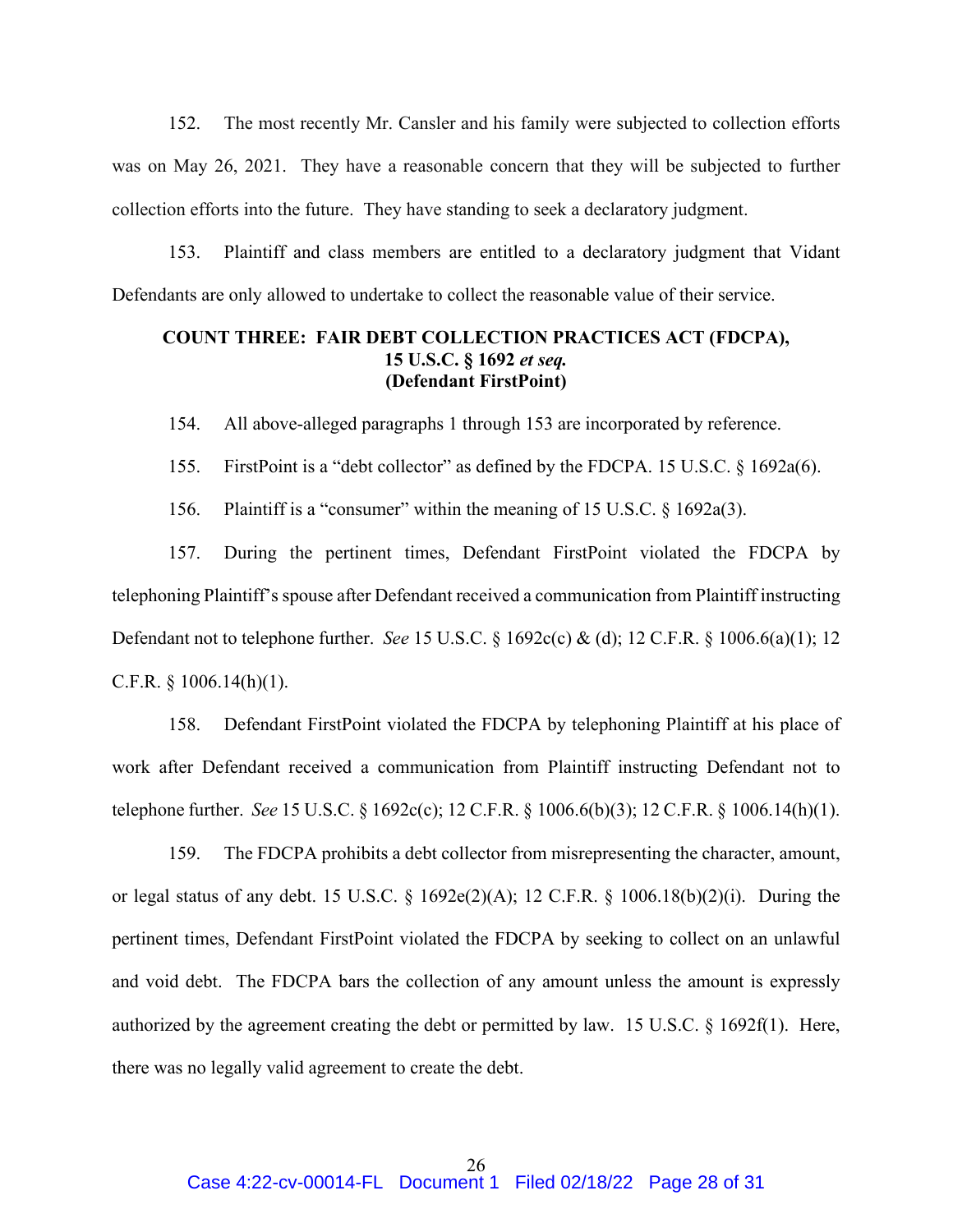160. Due to Defendant FirstPoint's violations of the FDCPA, under 15 U.S.C. § 1692k Plaintiff is entitled to recover (1) any actual damage sustained by Plaintiff as a result of such violations; (2) such additional damages as the court may allow, but not exceeding \$1,000; (3) such amount as the Court may allow for all other class members, without regard to a minimum individual recovery, not to exceed the lesser of \$500,000 or one per centum of the net worth of the debt collector; and (4) the costs of the action, together with a reasonable attorney's fee as determined by the Court.

# **COUNT FOUR: NORTH CAROLINA COLLECTION AGENCY ACT (NCCAA), N.C.G.S. § 58-70-1,** *et seq.* **(Defendant FirstPoint)**

161. All above-alleged paragraphs 1 through 160 are incorporated by reference.

162. FirstPoint is a "collection agency" as defined by the NCCAA, N.C.G.S. §§ 58-70- 15 and 58-70-90(1).

163. Plaintiff is a "consumer" pursuant to N.C.G.S. § 58-70-90(2).

164. The subject medical bill and purported obligation was a "debt" pursuant to N.C.G.S. § 58-70-90(3).

165. During the pertinent times, Defendant FirstPoint violated the NCCAA by telephoning Plaintiff at his place of work after Defendant received a communication from Plaintiff instructing Defendant FirstPoint not to contact him further. N.C.G.S. § 58-70-100(4).

166. During the pertinent times, Defendant FirstPoint violated the NCCAA by seeking to collect on an unlawful and void debt. N.C.G.S. § 58-70-95(8).

167. Under N.C.G.S. § 58-70-130, as a result of its violation of the NCCAA Defendant FirstPoint is liable for any actual damages sustained by the debtor as a result of the violation and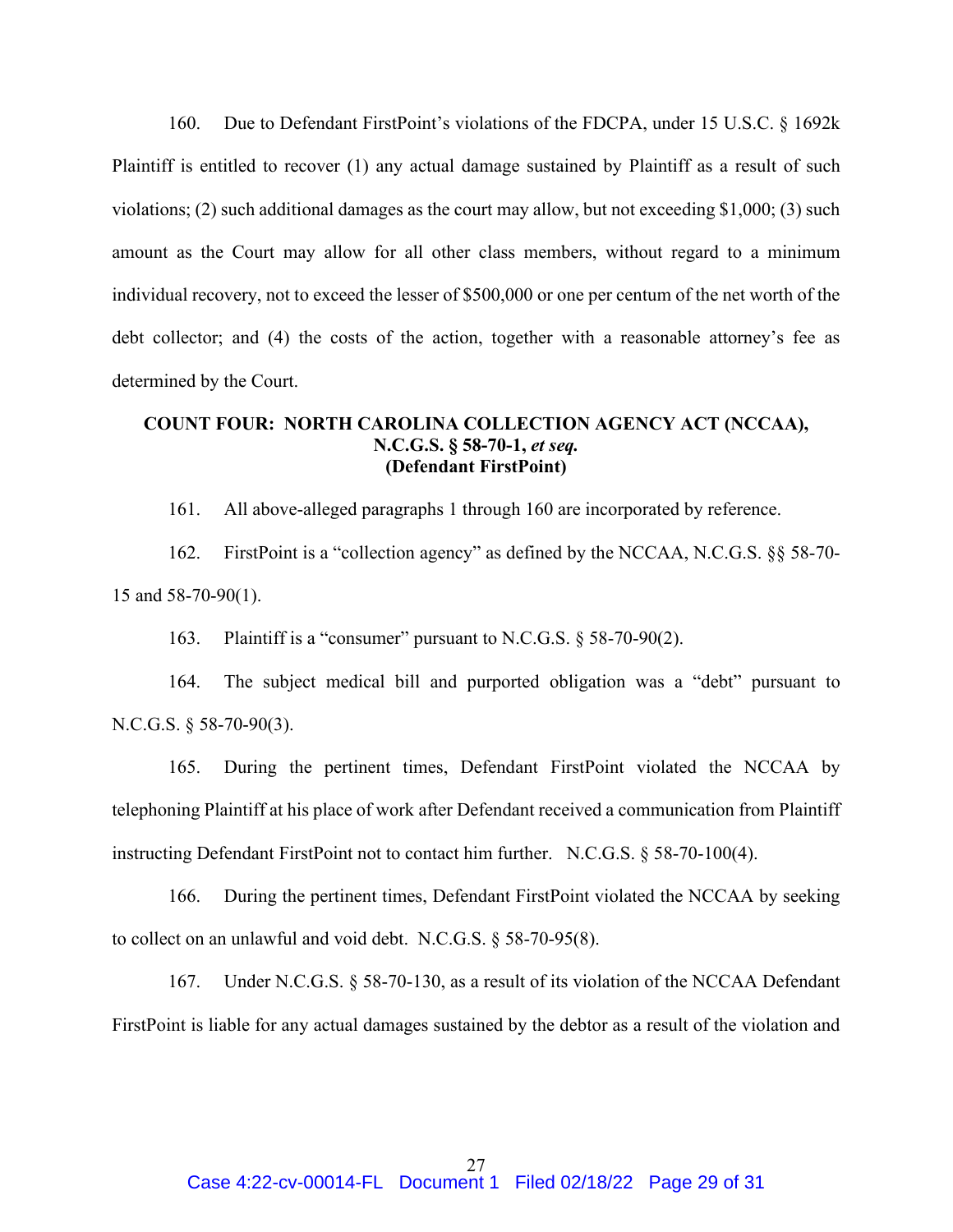a penalty in such amount as the court may allow between \$500 and \$4000 per violation and attorney's fees and costs.

# **JURY DEMAND**

Pursuant to Federal Rule of Civil Procedure 38, Plaintiff respectfully demands a trial by jury on all issues so triable.

# **PRAYER FOR RELIEF**

WHEREFORE, Plaintiff prays that this Court enter judgment on his behalf as follows:

- A. That Plaintiff and class members are entitled to a determination of liability on each of the claims stated herein;
- B. That under the circumstances any debt purportedly owed by Plaintiff to any of Defendants should be deemed void and unenforceable;
- C. That a class may properly be certified under Rule 23 with the Plaintiff as the class representative and the undersigned counsel as class counsel;
- D. That judgment be entered against Defendants in favor of the Plaintiff and class members;
- E. That the Court enter appropriate declaratory and injunctive relief as to Plaintiff and class members;
- F. That the Court award Plaintiff and class members compensatory, actual, statutory and treble damages in an amount to be determined at trial;
- G. That the Court award Plaintiff and class members his and their costs and expenses of suit, and reasonable attorneys' fees as provided by law; and
- H. For such other and further relief as the Court may deem just and proper.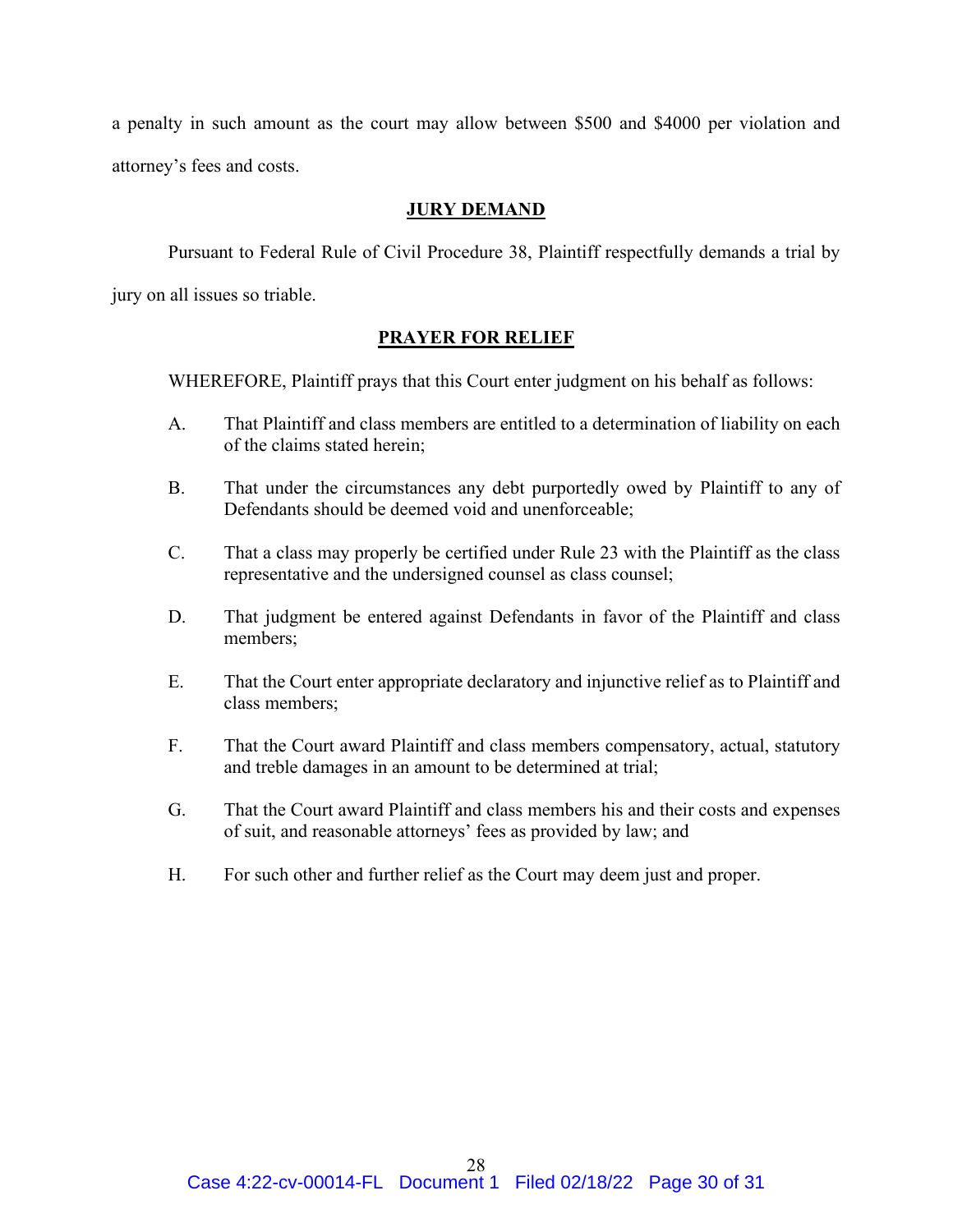This the 18th day of February, 2022.

WALLACE & GRAHAM, PA

/s/ John Hughes Mona Lisa Wallace N.C. State Bar #9021 John Hughes N.C. State Bar # 22126 525 N. Main Street Salisbury, NC 28144 Phone: (704) 633-5244 [Mwallace@wallacegraham.com](mailto:Mwallace@wallacegraham.com) [Jhughes@wallacegraham.com](mailto:Jhughes@wallacegraham.com)

FAIRMARK PARTNERS LLP

Jamie Crooks (*PHV forthcoming*) 1499 Massachusetts Avenue, NW Washington, D.C. 20005 Phone: 619-507-4182 [jamie@fairmarklaw.com](mailto:jamie@fairmarklaw.com)

Professor Barak D. Richman (*PHV forthcoming*) Phone: (919) 613-7244 E-mail: [richman@law.duke.edu](mailto:richman@law.duke.edu)

*Counsel for Plaintiffs*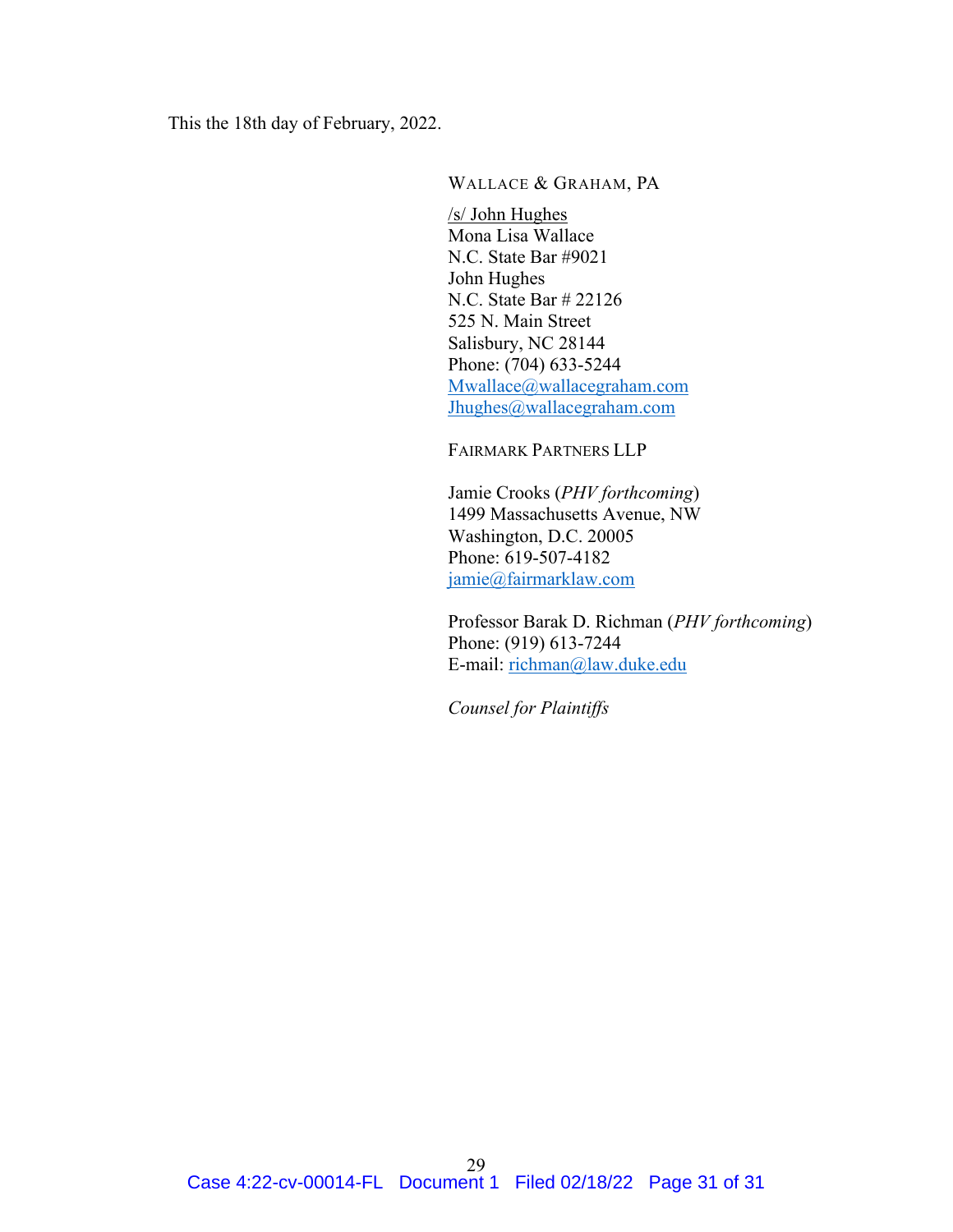# JS 44 (Rev. 04/21) **CIVIL COVER SHEET**

| purpose of initiating the civil docket sheet. (SEE INSTRUCTIONS ON NEXT PAGE OF THIS FORM.)                                                                                                                        |                                                                                    |                                               | The JS 44 civil cover sheet and the information contained herein neither replace nor supplement the filing and service of pleadings or other papers as required by law, except as<br>provided by local rules of court. This form, approved by the Judicial Conference of the United States in September 1974, is required for the use of the Clerk of Court for the |                                                                                                 |                                                              |  |
|--------------------------------------------------------------------------------------------------------------------------------------------------------------------------------------------------------------------|------------------------------------------------------------------------------------|-----------------------------------------------|---------------------------------------------------------------------------------------------------------------------------------------------------------------------------------------------------------------------------------------------------------------------------------------------------------------------------------------------------------------------|-------------------------------------------------------------------------------------------------|--------------------------------------------------------------|--|
| I. (a) PLAINTIFFS                                                                                                                                                                                                  |                                                                                    |                                               | <b>DEFENDANTS</b>                                                                                                                                                                                                                                                                                                                                                   |                                                                                                 |                                                              |  |
| class of those similarly situated                                                                                                                                                                                  | George Cansler, on his own behalf, and on behalf of a                              |                                               | University Health Systems of Eastern Carolina, Inc., et al.                                                                                                                                                                                                                                                                                                         |                                                                                                 |                                                              |  |
| (b) County of Residence of First Listed Plaintiff<br><b>Chowan County</b><br>(EXCEPT IN U.S. PLAINTIFF CASES)                                                                                                      |                                                                                    |                                               | County of Residence of First Listed Defendant<br><b>Pitt County</b><br>(IN U.S. PLAINTIFF CASES ONLY)<br>NOTE:<br>IN LAND CONDEMNATION CASES, USE THE LOCATION OF THE TRACT OF LAND INVOLVED.                                                                                                                                                                       |                                                                                                 |                                                              |  |
| Attorneys (Firm Name, Address, and Telephone Number)                                                                                                                                                               |                                                                                    |                                               | Attorneys (If Known)                                                                                                                                                                                                                                                                                                                                                |                                                                                                 |                                                              |  |
| (c)                                                                                                                                                                                                                | Wallace and Graham, 525 N. Main St., Salisbury NC                                  |                                               |                                                                                                                                                                                                                                                                                                                                                                     |                                                                                                 |                                                              |  |
| 28144; Phone: 704-633-5244                                                                                                                                                                                         |                                                                                    |                                               |                                                                                                                                                                                                                                                                                                                                                                     |                                                                                                 |                                                              |  |
| <b>II. BASIS OF JURISDICTION</b> (Place an "X" in One Box Only)<br><b>III. CITIZENSHIP OF PRINCIPAL PARTIES</b> (Place an "X" in One Box for Plaintiff<br>(For Diversity Cases Only)<br>and One Box for Defendant) |                                                                                    |                                               |                                                                                                                                                                                                                                                                                                                                                                     |                                                                                                 |                                                              |  |
| U.S. Government<br>$\Box$<br>Plaintiff                                                                                                                                                                             | <b>Federal Question</b><br>$\vert \times \vert$ 3<br>(U.S. Government Not a Party) |                                               | <b>PTF</b><br>$\sqrt{\mathbf{x}}$ 1<br>Citizen of This State                                                                                                                                                                                                                                                                                                        | DEF<br>Incorporated or Principal Place<br>-1<br>of Business In This State                       | <b>PTF</b><br>DEF<br>$\sqrt{\mathbf{x}}$ 4<br>$\overline{4}$ |  |
| U.S. Government<br>$\vert$ 2<br>Defendant                                                                                                                                                                          | Diversity<br>(Indicate Citizenship of Parties in Item III)                         |                                               | Citizen of Another State                                                                                                                                                                                                                                                                                                                                            | Incorporated and Principal Place<br>$\vert$ 2<br>$\overline{2}$<br>of Business In Another State | 5<br>$\vert$ 5                                               |  |
|                                                                                                                                                                                                                    |                                                                                    | Citizen or Subject of a<br>Foreign Country    | Foreign Nation<br>3<br>3                                                                                                                                                                                                                                                                                                                                            | $\sqrt{6}$<br>6                                                                                 |                                                              |  |
| <b>IV. NATURE OF SUIT</b> (Place an "X" in One Box Only)<br><b>CONTRACT</b>                                                                                                                                        |                                                                                    | <b>TORTS</b>                                  | <b>FORFEITURE/PENALTY</b>                                                                                                                                                                                                                                                                                                                                           | Click here for: Nature of Suit Code Descriptions.<br><b>BANKRUPTCY</b>                          | <b>OTHER STATUTES</b>                                        |  |
| 110 Insurance                                                                                                                                                                                                      | PERSONAL INJURY                                                                    | PERSONAL INJURY                               | 625 Drug Related Seizure                                                                                                                                                                                                                                                                                                                                            | 422 Appeal 28 USC 158                                                                           | 375 False Claims Act                                         |  |
| 120 Marine<br>130 Miller Act                                                                                                                                                                                       | 310 Airplane<br>315 Airplane Product                                               | 365 Personal Injury -<br>Product Liability    | of Property 21 USC 881<br>690 Other                                                                                                                                                                                                                                                                                                                                 | 423 Withdrawal<br>28 USC 157                                                                    | 376 Qui Tam (31 USC<br>3729(a)                               |  |
| 140 Negotiable Instrument                                                                                                                                                                                          | Liability                                                                          | 367 Health Care/                              |                                                                                                                                                                                                                                                                                                                                                                     | <b>INTELLECTUAL</b>                                                                             | 400 State Reapportionment                                    |  |
| 150 Recovery of Overpayment<br>& Enforcement of Judgment                                                                                                                                                           | 320 Assault, Libel &<br>Slander                                                    | Pharmaceutical<br>Personal Injury             |                                                                                                                                                                                                                                                                                                                                                                     | <b>PROPERTY RIGHTS</b><br>820 Copyrights                                                        | 410 Antitrust<br>430 Banks and Banking                       |  |
| 151 Medicare Act<br>152 Recovery of Defaulted                                                                                                                                                                      | 330 Federal Employers'<br>Liability                                                | Product Liability<br>368 Asbestos Personal    |                                                                                                                                                                                                                                                                                                                                                                     | 830 Patent                                                                                      | 450 Commerce<br>460 Deportation                              |  |
| <b>Student Loans</b>                                                                                                                                                                                               | 340 Marine                                                                         | <b>Injury Product</b>                         |                                                                                                                                                                                                                                                                                                                                                                     | 835 Patent - Abbreviated<br>New Drug Application                                                | 470 Racketeer Influenced and                                 |  |
| (Excludes Veterans)<br>153 Recovery of Overpayment                                                                                                                                                                 | 345 Marine Product<br>Liability                                                    | Liability<br>PERSONAL PROPERTY                | <b>LABOR</b>                                                                                                                                                                                                                                                                                                                                                        | 840 Trademark<br>880 Defend Trade Secrets                                                       | Corrupt Organizations<br>480 Consumer Credit                 |  |
| of Veteran's Benefits<br>160 Stockholders' Suits                                                                                                                                                                   | 350 Motor Vehicle<br>355 Motor Vehicle                                             | 370 Other Fraud<br>371 Truth in Lending       | 710 Fair Labor Standards<br>Act                                                                                                                                                                                                                                                                                                                                     | Act of $2016$                                                                                   | (15 USC 1681 or 1692)<br>485 Telephone Consumer              |  |
| $\vert x \vert$ 190 Other Contract                                                                                                                                                                                 | Product Liability                                                                  | 380 Other Personal                            | 720 Labor/Management                                                                                                                                                                                                                                                                                                                                                | <b>SOCIAL SECURITY</b>                                                                          | Protection Act                                               |  |
| 195 Contract Product Liability<br>196 Franchise                                                                                                                                                                    | 360 Other Personal<br>Injury                                                       | <b>Property Damage</b><br>385 Property Damage | Relations<br>740 Railway Labor Act                                                                                                                                                                                                                                                                                                                                  | 861 HIA (1395ff)<br>862 Black Lung (923)                                                        | 490 Cable/Sat TV<br>850 Securities/Commodities/              |  |
|                                                                                                                                                                                                                    | 362 Personal Injury -<br>Medical Malpractice                                       | <b>Product Liability</b>                      | 751 Family and Medical<br>Leave Act                                                                                                                                                                                                                                                                                                                                 | 863 DIWC/DIWW (405(g))<br>864 SSID Title XVI                                                    | Exchange<br>890 Other Statutory Actions                      |  |
| <b>REAL PROPERTY</b>                                                                                                                                                                                               | <b>CIVIL RIGHTS</b>                                                                | <b>PRISONER PETITIONS</b>                     | 790 Other Labor Litigation                                                                                                                                                                                                                                                                                                                                          | 865 RSI (405(g))                                                                                | 891 Agricultural Acts                                        |  |
| 210 Land Condemnation<br>220 Foreclosure                                                                                                                                                                           | 440 Other Civil Rights<br>441 Voting                                               | <b>Habeas Corpus:</b><br>463 Alien Detainee   | 791 Employee Retirement<br>Income Security Act                                                                                                                                                                                                                                                                                                                      | <b>FEDERAL TAX SUITS</b>                                                                        | 893 Environmental Matters<br>895 Freedom of Information      |  |
| 230 Rent Lease & Ejectment                                                                                                                                                                                         | 442 Employment                                                                     | 510 Motions to Vacate                         |                                                                                                                                                                                                                                                                                                                                                                     | 870 Taxes (U.S. Plaintiff                                                                       | Act                                                          |  |
| 240 Torts to Land<br>245 Tort Product Liability                                                                                                                                                                    | 443 Housing/<br>Accommodations                                                     | Sentence<br>530 General                       |                                                                                                                                                                                                                                                                                                                                                                     | or Defendant)<br>871 IRS-Third Party                                                            | 896 Arbitration<br>899 Administrative Procedure              |  |
| 290 All Other Real Property                                                                                                                                                                                        | 445 Amer. w/Disabilities -<br>Employment                                           | 535 Death Penalty<br>Other:                   | <b>IMMIGRATION</b><br>462 Naturalization Application                                                                                                                                                                                                                                                                                                                | 26 USC 7609                                                                                     | Act/Review or Appeal of<br><b>Agency Decision</b>            |  |
|                                                                                                                                                                                                                    | 446 Amer. w/Disabilities -                                                         | 540 Mandamus & Other                          | 465 Other Immigration                                                                                                                                                                                                                                                                                                                                               |                                                                                                 | 950 Constitutionality of                                     |  |
|                                                                                                                                                                                                                    | Other<br>448 Education                                                             | 550 Civil Rights<br>555 Prison Condition      | Actions                                                                                                                                                                                                                                                                                                                                                             |                                                                                                 | <b>State Statutes</b>                                        |  |
|                                                                                                                                                                                                                    |                                                                                    | 560 Civil Detainee -<br>Conditions of         |                                                                                                                                                                                                                                                                                                                                                                     |                                                                                                 |                                                              |  |
|                                                                                                                                                                                                                    |                                                                                    | Confinement                                   |                                                                                                                                                                                                                                                                                                                                                                     |                                                                                                 |                                                              |  |
| <b>V. ORIGIN</b> (Place an "X" in One Box Only)<br>Original<br>$\sqrt{x}$                                                                                                                                          | 72 Removed from<br>3                                                               | Remanded from                                 | $\neg$ 4 Reinstated or<br>5 Transferred from                                                                                                                                                                                                                                                                                                                        | 6 Multidistrict                                                                                 | 8 Multidistrict                                              |  |
| Proceeding                                                                                                                                                                                                         | <b>State Court</b>                                                                 | Appellate Court                               | Reopened<br>(specify)                                                                                                                                                                                                                                                                                                                                               | Another District<br>Litigation -<br>Transfer                                                    | Litigation -<br>Direct File                                  |  |
|                                                                                                                                                                                                                    | Fair Debt Collection Practices Act                                                 |                                               | Cite the U.S. Civil Statute under which you are filing (Do not cite jurisdictional statutes unless diversity):                                                                                                                                                                                                                                                      |                                                                                                 |                                                              |  |
| VI. CAUSE OF ACTION                                                                                                                                                                                                | Brief description of cause:                                                        |                                               |                                                                                                                                                                                                                                                                                                                                                                     |                                                                                                 |                                                              |  |
| Putative Class Action - Healthcare<br><b>VII. REQUESTED IN</b><br>CHECK YES only if demanded in complaint:<br><b>DEMAND \$</b><br>l×l<br>CHECK IF THIS IS A CLASS ACTION                                           |                                                                                    |                                               |                                                                                                                                                                                                                                                                                                                                                                     |                                                                                                 |                                                              |  |
| UNDER RULE 23, F.R.Cv.P.<br><b>COMPLAINT:</b><br>$\overline{N_0}$<br>5,000,000<br>$\vert \mathbf{x} \vert$ Yes<br><b>JURY DEMAND:</b>                                                                              |                                                                                    |                                               |                                                                                                                                                                                                                                                                                                                                                                     |                                                                                                 |                                                              |  |
| VIII. RELATED CASE(S)<br><b>IF ANY</b>                                                                                                                                                                             | (See instructions):                                                                | <b>JUDGE</b>                                  |                                                                                                                                                                                                                                                                                                                                                                     | DOCKET NUMBER                                                                                   |                                                              |  |
| <b>DATE</b>                                                                                                                                                                                                        | SIGNATURE OF ATTORNEY OF RECORD                                                    |                                               |                                                                                                                                                                                                                                                                                                                                                                     |                                                                                                 |                                                              |  |
| February 18, 2022                                                                                                                                                                                                  | s/ John S. Hughes                                                                  |                                               |                                                                                                                                                                                                                                                                                                                                                                     |                                                                                                 |                                                              |  |
| <b>FOR OFFICE USE ONLY</b>                                                                                                                                                                                         |                                                                                    |                                               |                                                                                                                                                                                                                                                                                                                                                                     |                                                                                                 |                                                              |  |
| <b>RECEIPT#</b><br>AMORSe 4:22-cv-000144 PLYIN 96 Bument 1-1 Filed TO 2/18/22 Page 146f 20GE                                                                                                                       |                                                                                    |                                               |                                                                                                                                                                                                                                                                                                                                                                     |                                                                                                 |                                                              |  |